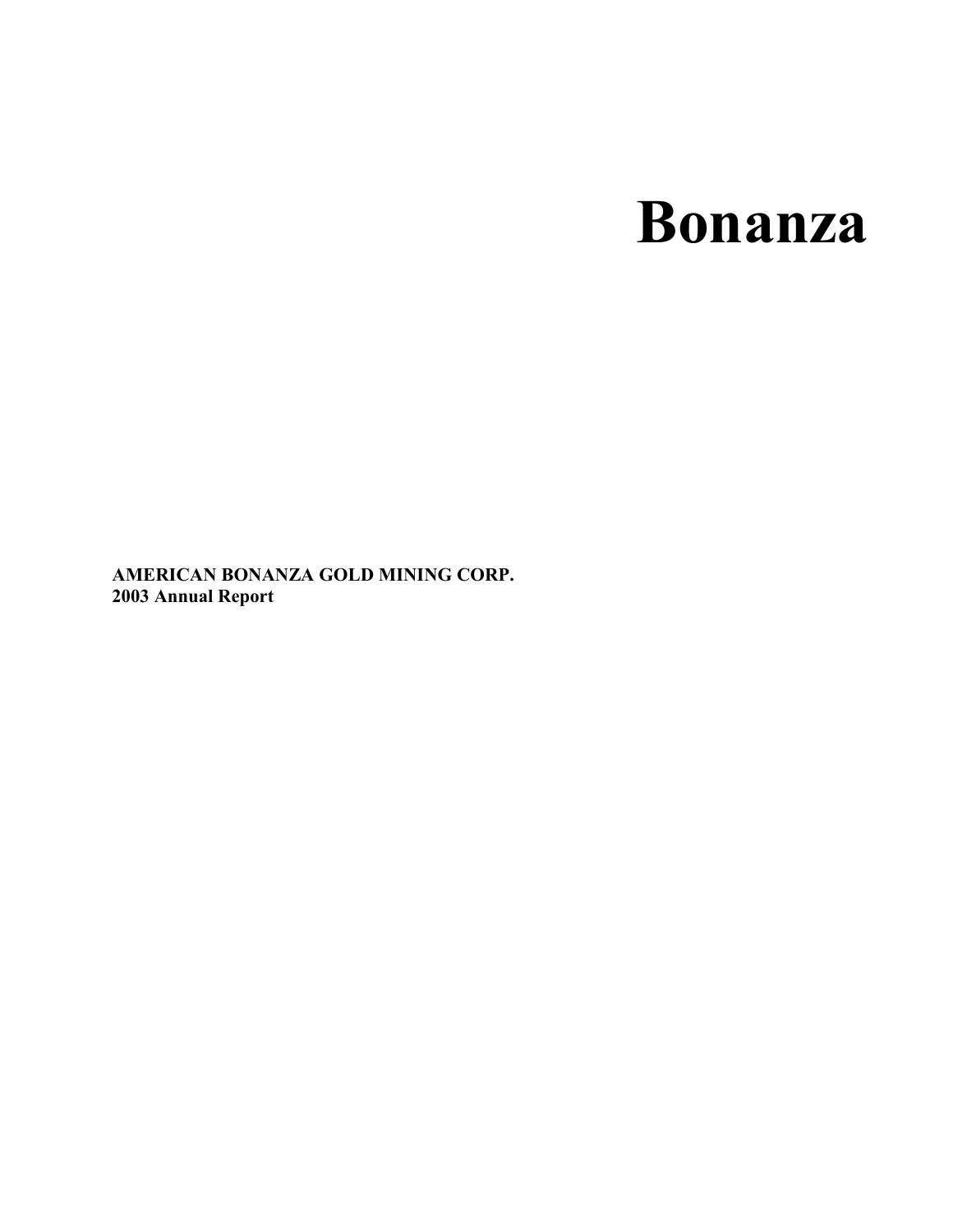## **Table of Contents**

| <b>Financial Information</b> |  |
|------------------------------|--|
|                              |  |
|                              |  |
|                              |  |
|                              |  |
|                              |  |
|                              |  |
|                              |  |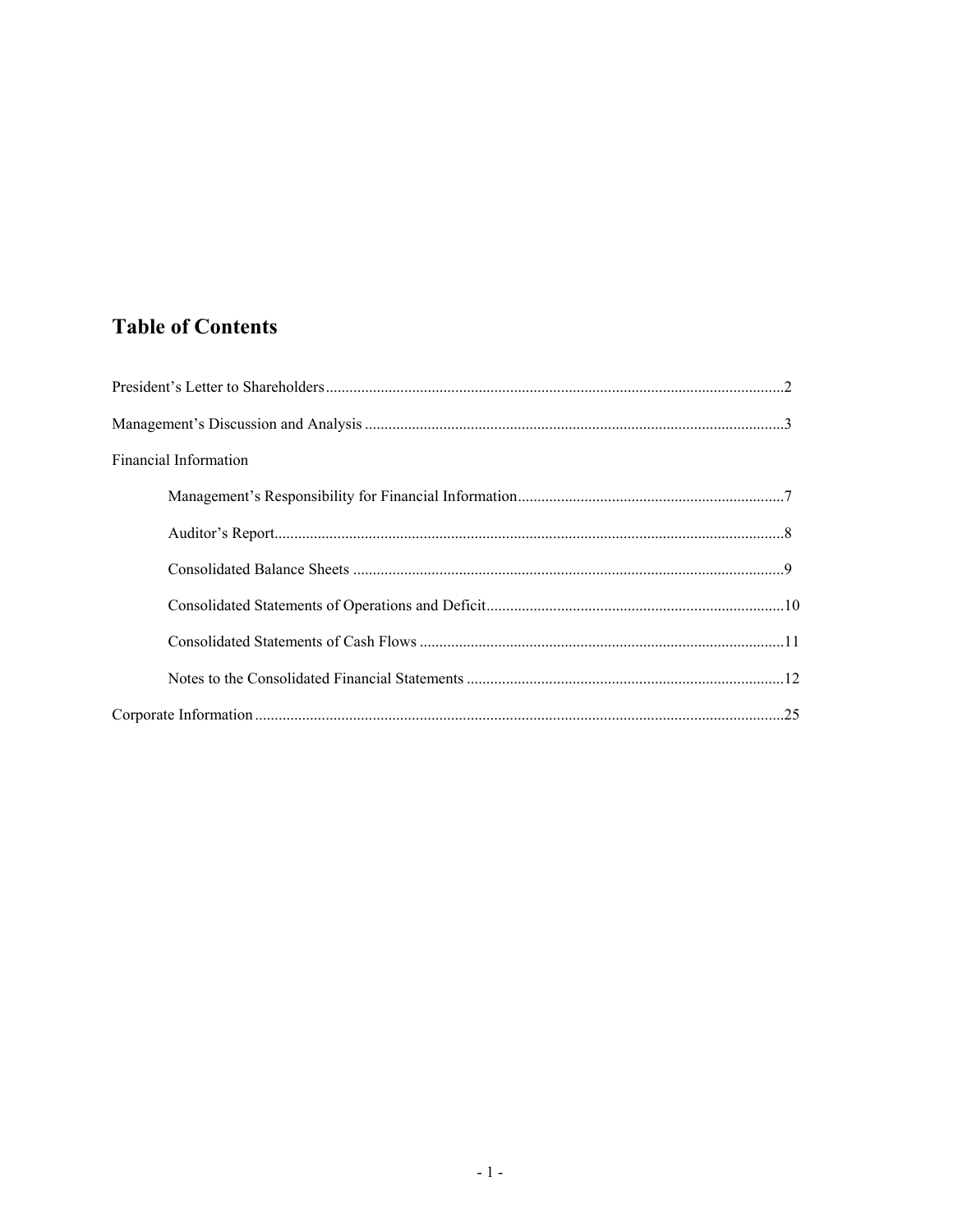#### **PRESIDENT'S LETTER TO SHAREHOLDERS**

The past year was a significant year in your Company's mission of becoming a highly profitable gold producer. During most of 2003 gold prices steadily improved to current levels in the US\$400 per ounce range. This price appreciation reflects global uncertainty, smaller supply resulting from reduced investment in exploration and development by the mining industry, and the continued decline in the US dollar. In this recovering gold market your Company raised the required equity capital to move forward with its exploration and development plans at the Copperstone project.

During 2003 the Company successfully: a) completed three equity financings, with warrant exercises, raising gross proceeds in excess of \$18 million, b) advanced the development of its Copperstone project in Arizona, and c) continued to explore and acquire other highly prospective exploration properties. The discovery potential of these properties may add substantial value as exploration continues.

Resulting from the equity financings, Goldcorp Inc. became the Company's largest shareholder, holding almost 10% of the Company's shares. Other institutions also became significant stakeholders in the Company. Corporate debt used for purposes of bringing your Company's ownership of the Copperstone project to 100% in 2002 was completely repaid. Bonanza is now debt free.

During the year the Company continued its underground exploration and development at the Copperstone project. The underground decline now extends from the northern end of the Open Pit over 1,800 feet to the north, intersecting the southern portion of the D-Zone high grade target. A cross cut was driven westward, into the footwall, to establish underground drill station number one. Underground channel and panel sampling programs demonstrated good continuity to the high gold grades in the southern portion of the D-Zone.

Current work programs at Copperstone fall into two main efforts. First, significant drilling programs are underway to convert resources to reserves and increase the confidence level of the resources to the measured and indicated resources categories. Second, substantial drilling and other exploration programs are underway to expand the resources through discovery of new gold zones. Three drills are currently active at Copperstone and more drills will soon be arriving to accelerate these efforts.

During the year exploration programs were completed on both the Gold Bar and Pamlico projects in Nevada, achieving very positive exploration results which warrant further exploration work in 2004. Bonanza recently acquired, by way of staking, a sizeable claim block in the historic Oatman Mining District of Arizona. A high grade silver property in the Belmont Mining district of Nevada was also staked. High quality targets are present on each of the Company's four exploration properties. The Company is evaluating these targets with a view toward planning drilling programs to explore new targets and follow up recent results.

Your Company is also implementing a more systematic communication plan to the investment community. We have launched a new website with new detailed information describing activities at the projects, and the results of those activities. This initiative, and continuing drill results from Copperstone and the other exploration projects should continue to unlock the full value of your Company's assets.

My thanks go out to the Directors of the Company. Their support was essential to the Company during the year. Bonanza is also pleased to welcome Mr. Ronald Netolitzky to the Board of Directors. His wealth of experience and exploration success in the mining industry will further strengthen our team. The Board would like to extend its thanks to Mr. Ian Telfer for his contributions during the formative years of Bonanza. Bonanza is very pleased to report that while he will not be standing for reelection, Mr. Telfer will become the first member of Bonanza's Advisory Committee. Through this appointment Bonanza will benefit from Mr. Telfer's continued leadership and guidance as Bonanza moves towards becoming a highly profitable gold producer.

On behalf of the Board of Directors,

 $\mathcal{F}$   $\mathcal{A}'$ 

Brian P. Kirwin President & Chief Executive Officer May 7, 2004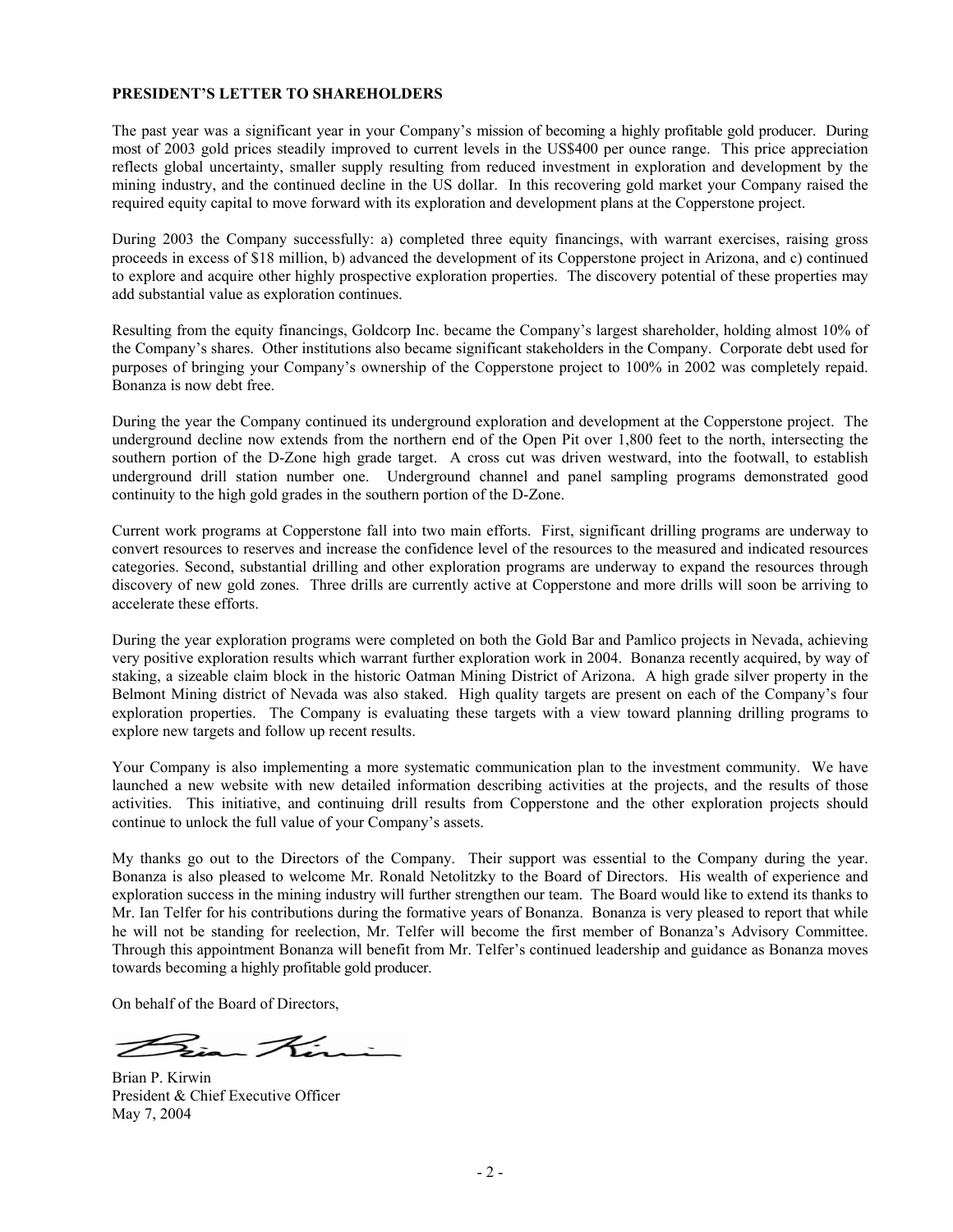#### **MANAGEMENT'S DISCUSSION AND ANALYSIS**

#### **General**

The following discussion of performance, financial condition and analysis should be read in conjunction with the Audited Consolidated Financial Statements of American Bonanza Gold Mining Corp. (the "Corporation") and the notes thereto for the years ended December 31, 2002 and 2003 which have been prepared in accordance with Canadian Generally Accepted Accounting Principles.

#### **Forward-Looking Statements**

Certain statements contained in the following Management's Discussion and Analysis constitute forward-looking statements. Such forward-looking statements involve a number of known and unknown risks, uncertainties and other factors which may cause the actual results, performance of achievements of the Corporation to be materially different from actual future results and achievements expressed or implied by such forward-looking statements. Readers are cautioned not to place undue reliance on these forward-looking statements, which speak only as of the date the statements were made, and readers are also advised to consider such forward-looking statements while considering the risks set forth below.

#### **Description of Business**

The Corporation is a development stage mining company engaged in the identification, acquisition, exploration and development of high-grade precious metals properties primarily located in the Great Basin of the American Southwest. The Copperstone gold project in Arizona, USA is currently the subject of a significant development drilling program with the objective of identifying sufficient measured and indicated resources to justify an underground, high-grade gold mine.

The Corporation conducts its exploration and development activities independently as well as through option or earn-in arrangements.

#### **Overview of Performance**

The Corporation's financial condition has improved significantly over the past year with the Corporation's working capital increasing from \$105,622 to \$13,089,684. This increase was primarily attributed to private placements, public offering and warrant exercise for net proceeds of \$16,878,772 during the year. The loss for the year ended December 31, 2003 was \$605,214 or \$0.01 per share compared with a net loss of \$485,054 or \$0.01 per share in 2002.

The Corporation's current development program at Copperstone is estimated to require up to \$8 million of the Corporation's current working capital to achieve the Corporation's stated objective of bringing the Copperstone project to a production decision during 2005. The current work programs at Copperstone fall into two main efforts. First, drilling programs are underway to convert resources into reserves and increase the confidence level of the resources to the measured and indicated resource category. Second, substantial drilling and other exploration programs are underway to expand the resources through the discovery of new gold zones.

The next stage of evaluation will be comprised of work programs required to complete a bankable feasibility study. This work will be based on reserves and measured and indicated resources, and will focus on metallurgical testing of a bulk ore sample, environmental and geo-technical studies and detailed estimates of the capital and operating costs.

Current programs of underground core drilling, drifting, cross-cutting and sampling will provide detailed assay and geologic data describing the reserves and resources. Following completion of this work, if the results warrant, the Corporation will be obtaining an updated independent technical report in accordance with Canadian National Policy 43- 101 and will make a production decision for Copperstone.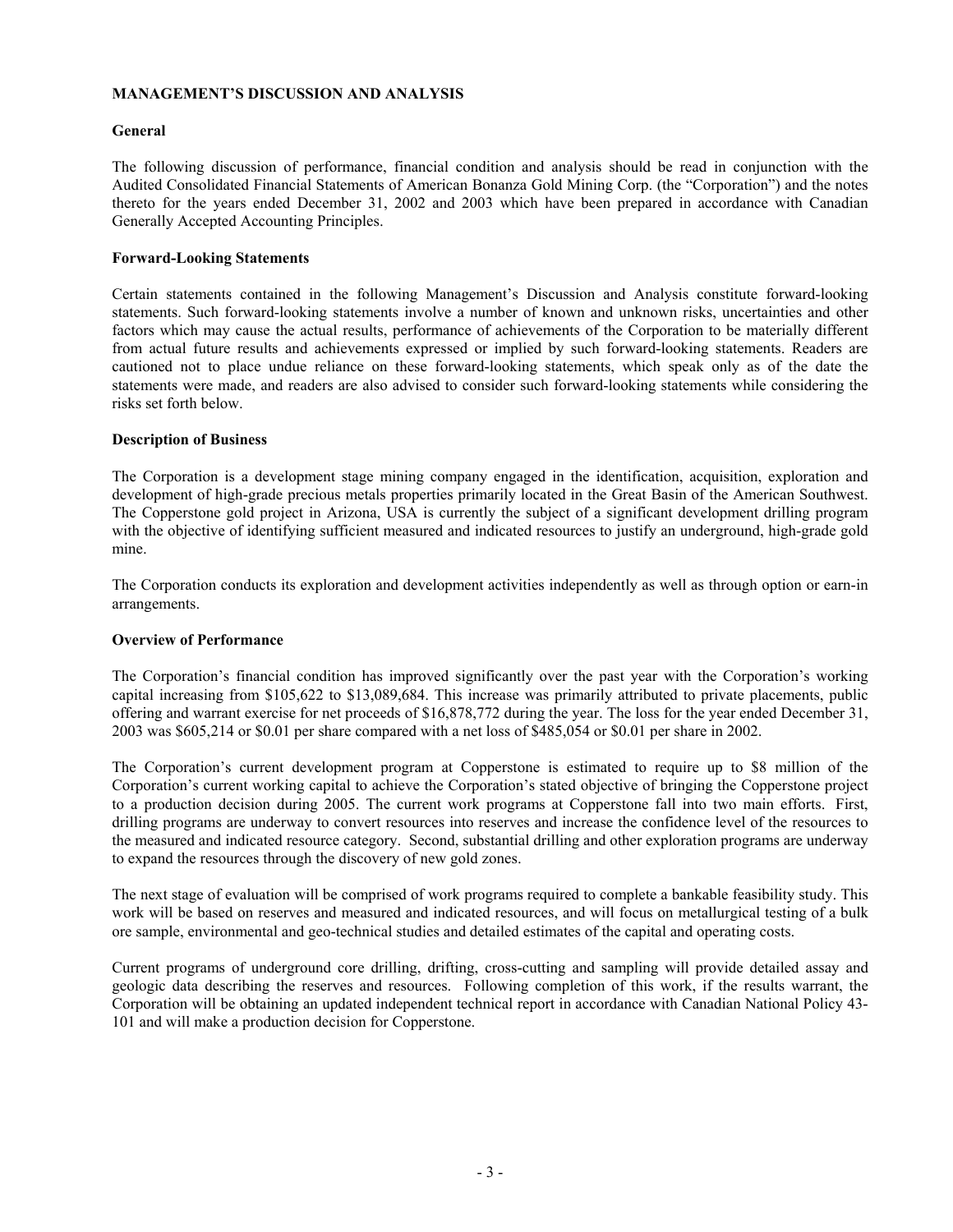#### **Selected Annual Information**

The following table sets forth selected consolidated financial information of the Corporation for, and as of the end of, each of the last three fiscal years ended December 31, 2003. The selected consolidated financial information should be read in conjunction with the Consolidated Financial Statements of the Corporation.

|                                 | For the year ended December 31, |            |             |
|---------------------------------|---------------------------------|------------|-------------|
|                                 | 2003<br>2002<br>2001            |            |             |
|                                 |                                 |            |             |
| Net loss                        | 605,214                         | 485,054    | 1,083,622   |
| Net loss per share              | 0.01                            | 0.01       | 0.02        |
| Total cash and cash equivalents | 13,406,295                      | 1,616,691  | 12,968      |
| Working capital (deficiency)    | 13,089,684                      | 105,622    | (1,222,858) |
| Total debt                      | Nil                             | 1,722,131  | Nil         |
| Total assets                    | 25,006,389                      | 10,659,685 | 6,158,121   |
| Shareholders' equity            | 24, 202, 178                    | 7,696,078  | 4,593,641   |

#### **Results of Operations**

For the year ended December 31, 2003, the Corporation had a net loss of \$605,214 or \$0.01 per share compared with a net loss of \$485,054 or \$0.01 per share in 2002. The increase from the comparable period was primarily attributable to the increase in both general and administrative and exploration expenditures which was partially offset by interest income of \$152,599 earned on the Corporation's short term investments.

General and administrative expenditures increased to \$403,222 from \$195,444 in the comparable period which was the direct result of increased personnel, public company expenses and consulting related fees associated with the Corporation's increased activity. Increased activity also contributed to \$93,100 in business development related expenditures associated with reviewing various corporate development opportunities. Public company expenses increased from \$39,849 to \$121,720 as a direct result of annual general meeting related costs in 2003, the Corporation's investor relations initiatives and related costs associated with the private placements and public offering completed during the year.

Exploration expenditures reflecting those amounts not directly capitalized increased from \$236,104 in 2002 to \$304,212 in the comparable period which was the result of increased activity relating to ongoing project evaluations and investigation. The Corporation conducted several project evaluations in the year using its exploration technology which represent state-of-the-art tools for modern exploration in the Great Basin of the American Southwest. Exploration expenditures in the year also reflect all costs associated with maintaining the Corporation's exploration office in Reno, Nevada.

#### **Summary of Quarterly Results**

Selected consolidated financial information for each of the eight most recently completely quarters of fiscal 2003 and 2002 are as follows:

|                       |        |         | 2003    |         |        |        | 2002    |         |
|-----------------------|--------|---------|---------|---------|--------|--------|---------|---------|
| Three months<br>ended | Mar.   | Jun.    | Sept.   | Dec.    | Mar.   | Jun.   | Sept.   | Dec.    |
|                       |        |         |         |         |        |        |         |         |
| Revenue               | Nil    | 2.159   | 32.187  | 118.253 | Nil    | Nil    | Nil     | Nil     |
| Net loss              | 33.232 | 240.939 | 156,506 | 174,537 | 55,478 | 67,131 | 194,123 | 168,322 |
| Net loss per share    | 0.00   | 0.00    | 0.00    | 0.01    | 0.00   | 0.00   | 0.00    | 0.01    |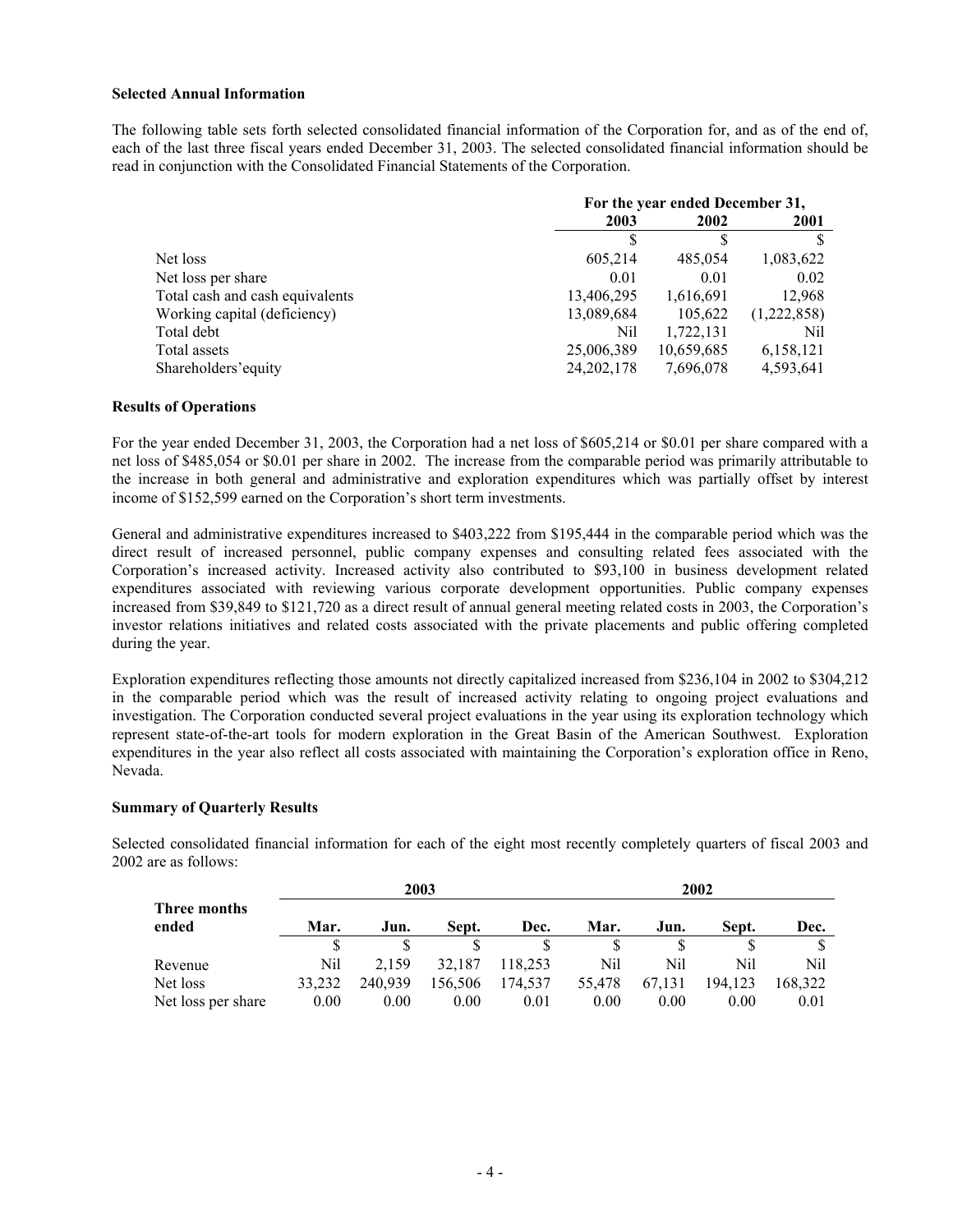#### **Liquidity and Capital Resources**

The Corporation's working capital as at December 31, 2003 was \$13,089,684 compared with a working capital position of \$105,622 as at December 31, 2002. The increase was primarily attributed to net proceeds of \$16,878,772 from equity related transactions less the repayment of debt of \$1,519,948; development expenditures at Copperstone totaling \$2,030,144; and exploration expenditures at the Gold Bar and Pamlico projects totaling \$393,551.

Equity transactions were comprised of two private placements of 50,438,311 Common Shares and a public offering of 7,142,858 Common Shares which included corporate finance shares totaling 1,645,000; warrant exercises of 14,316,171 Common Shares and stock options exercises of 600,000 Common Shares for total net proceeds of \$16,878,772 net of share issue costs of \$1,232,472. The public offering was pursuant to a Short Form Offering Document dated October 6, 2003, of 7,142,858 units at \$0.28 per unit, raising gross proceeds of \$2,000,000 while the brokered private placement consisted of 32,142,857 units of the Corporation at a price of \$0.28 per unit, for gross proceeds of \$9,000,000 and included the exercise of an over allotment option of 50% by the agent.

During 2002 the Corporation entered into a loan agreement with Brascan Financial Corporation ("Brascan") for US\$1.1 million in connection with the acquisition of the remaining 75 percent of the Copperstone gold project not already owned. Under the terms of this agreement the loan was repayable in two equal installments of US\$550,000 on March 4, 2003 and March 4, 2004. On March 4, 2003 the Corporation satisfied its repayment obligation and on October 29, 2003 the Corporation completely paid out this loan facility with a final payment of US\$550,000 which was accelerated due to the Corporation's equity financings completed in October 2003 and resulting from the preferential prepayment terms included in the loan agreement.

During the year the Corporation continued its underground exploration and development at the Copperstone project and completed an underground decline which now extends from the northern end of the Open Pit over 1,800 feet to the north, intersecting the southern portion of the D-Zone high grade mineralized target. A cross cut has been driven westward, into the footwall, to establish an underground drill station, Drill Bay #1. Underground channel and panel sampling programs have demonstrated good continuity to the high gold grades in the southern portion of the D-Zone. A substantial, detailed underground core drilling program is currently underway. It is anticipated that this extensive core drilling from underground will locate and define the grade profile of the Copperstone Fault in the D-Zone, will provide reserve-level detailed data, and will assist in the design of future underground working and stopes. Total development expenditures during the year totaled \$2,030,144 or \$2,513,520 since the Copperstone development program began in 2002.

As at December 31, 2003, the Corporation had cash of \$13,406,295 compared to \$1,616,691 as at December 31, 2002. In management's opinion the Corporation's current cash and working capital position as at December 31, 2003 will provide adequate funding for purposes of accelerating the Copperstone project toward pre-feasibility and to conduct further work programs on both its Gold Bar and Pamlico projects. The current work program at Copperstone falls into two main efforts. First, drilling programs are underway to convert resources into reserves and increase the confidence level of the resources to the measured and indicated resource categories. Second, substantial drilling and other exploration programs are underway to expand the resources through the discovery of new gold zones.

#### **Critical Accounting Estimates and Risk Factors**

Critical accounting estimates used in the preparation of the financial statements include the Corporation's estimated recoverable value on its mineral properties. The business of mineral exploration and extraction involves a high degree of risk with very few properties that are explored and developed that ultimately achieve commercial production. At present, none the Corporation's properties have a known body of commercial ore.

The Corporation's estimated recoverable value on its mineral projects is based on estimated underlying mineral resources associated with the properties and future costs that may be required for ultimate realization through mining operations or by sale. The Corporation is in an industry that is exposed to a number of risks and uncertainties, including exploration, development, commodity, operating, ownership, political, funding, currency and environmental risk. While factoring these risks the Corporation has relied on very preliminary resource estimates on its properties, however, these assumption are potentially subject to significant changes that are not yet determinable. Accordingly, there is always the potential for a material change to the presentation in the financial statements relating to the carrying value of the Corporation's mineral properties.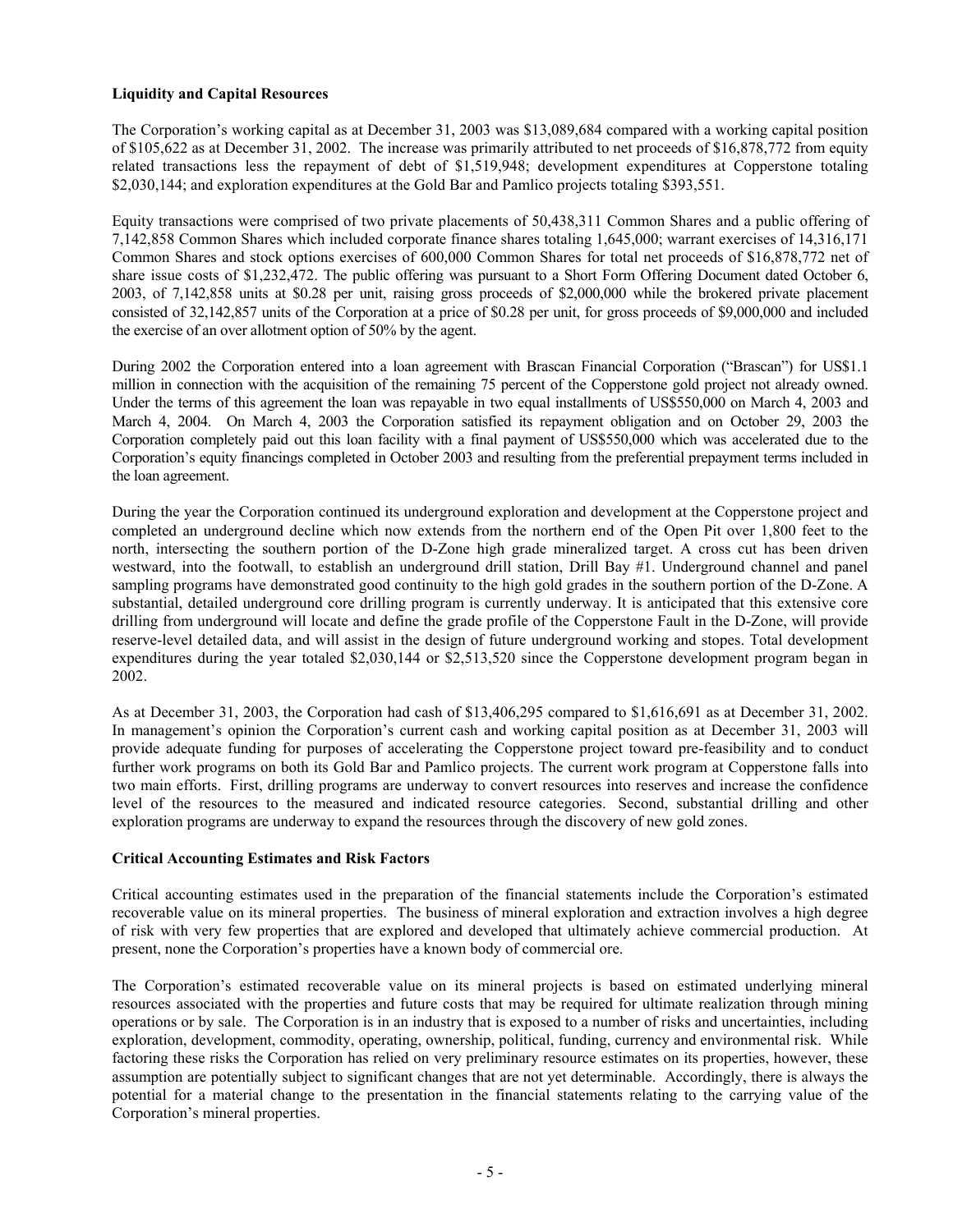#### **Use of Financial Information**

The Corporation has not entered into any specialized financial agreements to minimize its investment, currency or commodity risk. There are no off-balance sheet arrangements. The principal financial instruments affecting the Company's financial condition and results of operations is currently its cash and cash equivalents a substantial portion of which relate to the Corporation's equity financings and warrant exercises during 2003. A significant portion of the Corporation's cash balance is invested in short-term investments.

#### **Outlook**

The Corporation will continue to focus the majority of its exploration and development efforts in the Great Basin and the American Southwest for purposes of the identifying, acquiring, exploring and developing high-grade precious metals properties. The Corporation will also continue to use its exploration technology which represents a sophisticated merger of comprehensive data, geological analysis, and software which represent state-of-the-art tools for modern exploration in the Great Basin of the American Southwest. In management's opinion this technology will be the catalyst for future corporate growth and achieving its stated mission of becoming a highly profitable gold producer.

As a mining company in the development stage the future liquidity of the Corporation will be affected principally by the level of exploration expenditures and by its ability to raise an adequate level of capital through the equity markets. In management's opinion the Corporation's current working capital will be sufficient for funding its planned exploration and development expenditures in 2004 on the Copperstone project, achieving its exploration initiatives on its other exploration projects and meeting its ongoing obligations as they become due.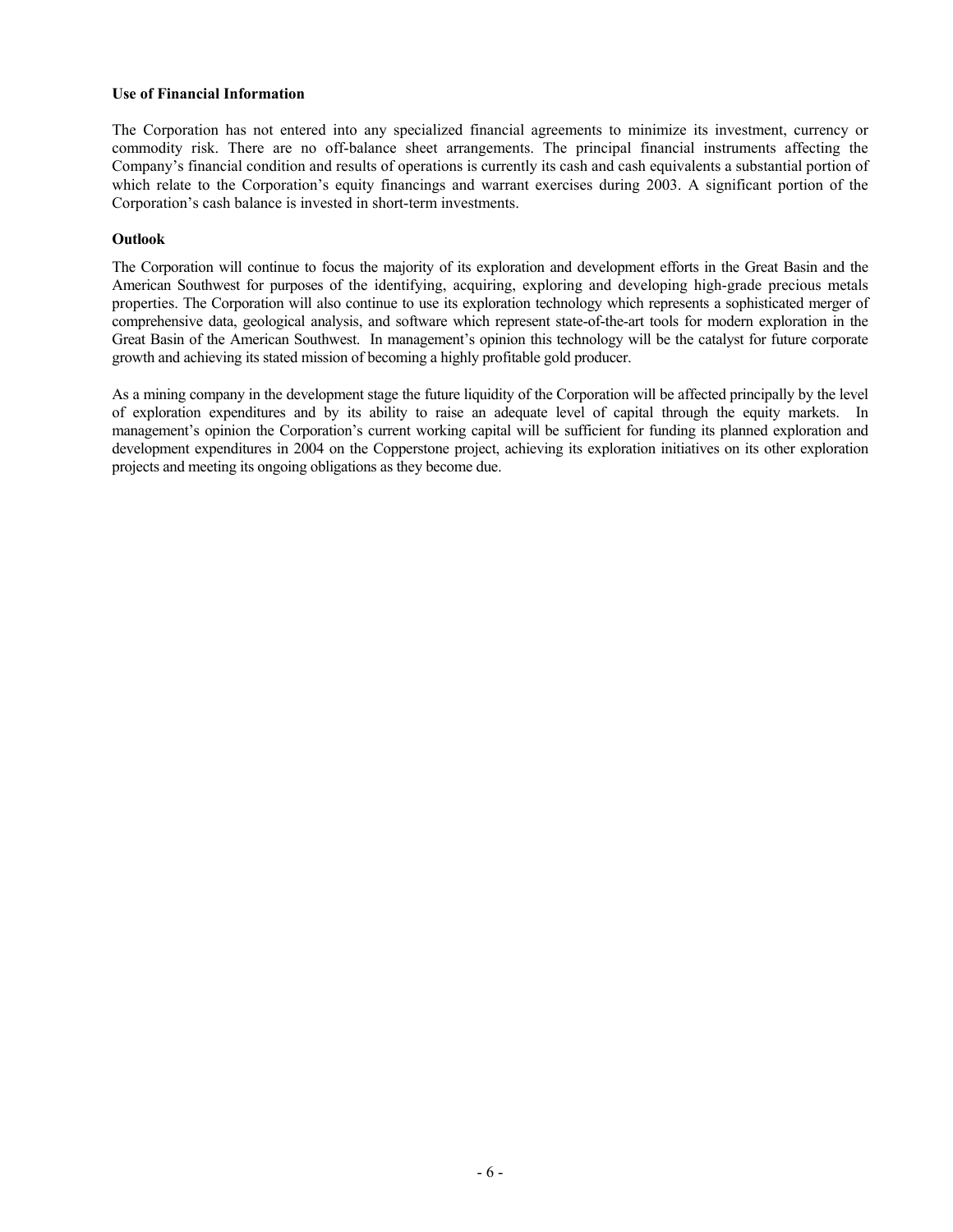#### **MANAGEMENT'S RESPONSIBILITY FOR FINANCIAL INFORMATION**

The information and representations in this Annual Report have been prepared by management. The consolidated financial statements have been prepared in accordance with generally accepted accounting principles in Canada and, where appropriate, reflect management's best estimates and judgments. The financial information presented throughout this report is consistent with the data presented in the financial statements.

Systems of internal accounting controls are maintained in order to assure, on a reasonable basis, the reliability of this financial information. Our independent auditor, whose report on their audit of the consolidated financial statements appears in this Annual Report, also review our systems of internal accounting controls in accordance with generally accepted auditing standards for the purpose of expressing their opinion on the consolidated financial statements.

The Board of Directors carries out its responsibilities for the financial statements principally through its Audit Committee which is comprised of a majority of outside directors. The Audit Committee meets periodically with management and the auditor to review the consolidated financial statements and the Management's Discussion and Analysis and reports to the Board of Directors. The auditor has full and direct access to the Audit Committee.

This Annual Report has been reviewed and approved by the Board of Directors.

Signed: Brian P. Kirwin President & Chief Executive Officer May 7, 2004

Signed: Giulio T. Bonifacio Executive Vice President & Chief Financial Officer May 7, 2004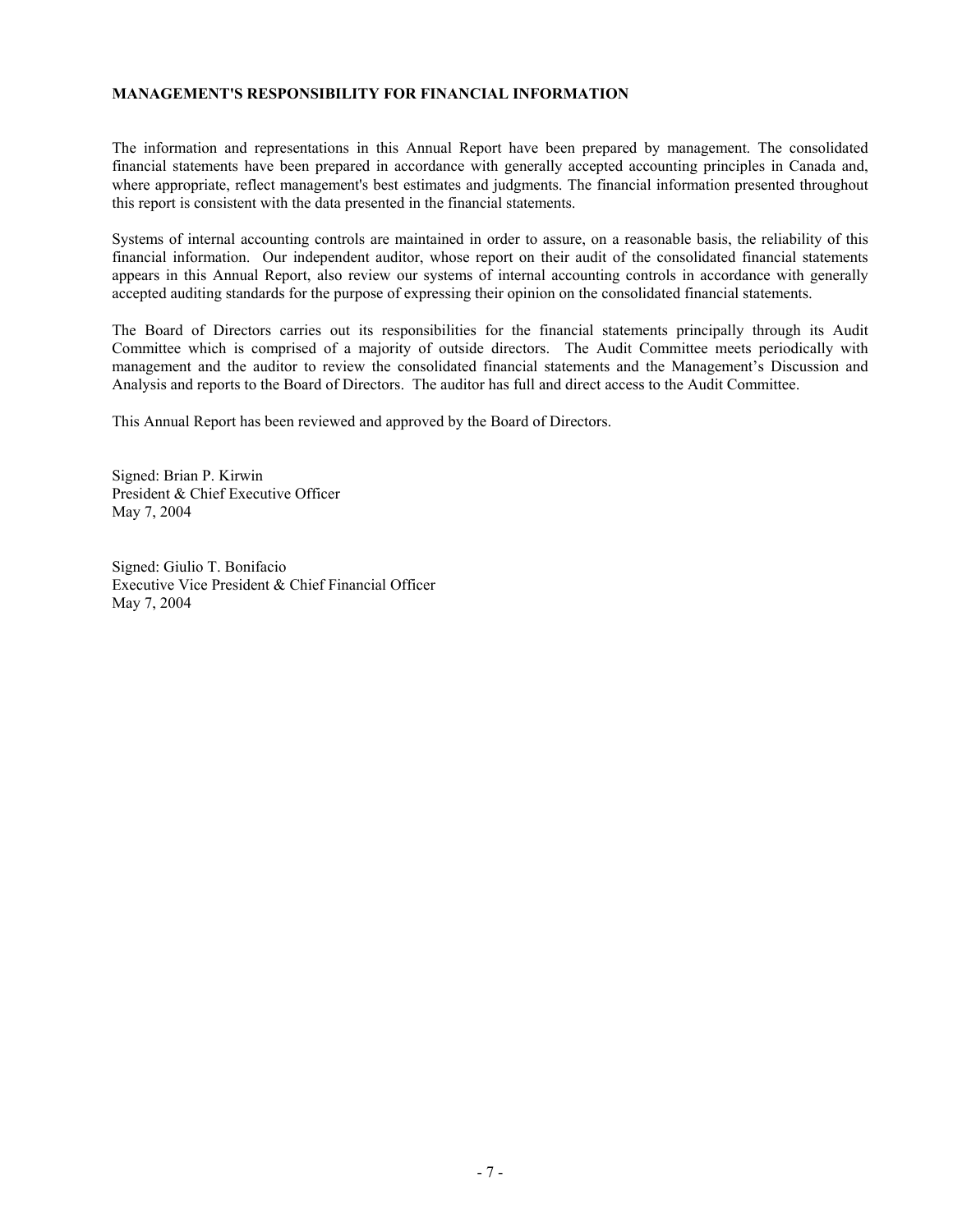**Chartered Accountant Suite 1304** Suite 1304 925 West Georgia St. Vancouver, B.C. V6C 3L2 Tel: (604) 669-3013 Fax: (604) 669-3015

#### **AUDITOR'S REPORT**

To the Shareholders of **AMERICAN BONANZA GOLD MINING CORP.**

I have audited the consolidated balance sheets of **American Bonanza Gold Mining Corp.** as at December 31, 2003 and 2002 and the consolidated statements of operations and deficit and cash flows for the years then ended. These financial statements are the responsibility of the Company's management. My responsibility is to express an opinion on these financial statements based on my audit.

I conducted my audit in accordance with Canadian generally accepted auditing standards. Those standards require that I plan and perform an audit to obtain reasonable assurance whether the financial statements are free of material misstatement. An audit includes examining, on a test basis, evidence supporting the amounts and disclosures in the financial statements. An audit also includes assessing the accounting principles used and significant estimates made by management, as well as evaluating the overall financial statement presentation.

In my opinion, these consolidated financial statements present fairly, in all material respects, the financial position of the Company as at December 31, 2003 and 2002 and the results of its operations and its cash flows for the years then ended in accordance with Canadian generally accepted accounting principles. As required by the Company Act (British Columbia), I report that, in my opinion, these principles have been applied on a consistent basis.

*"Tony M. Ricci Inc."* 

#### **CHARTERED ACCOUNTANT**

Vancouver, British Columbia March 26, 2004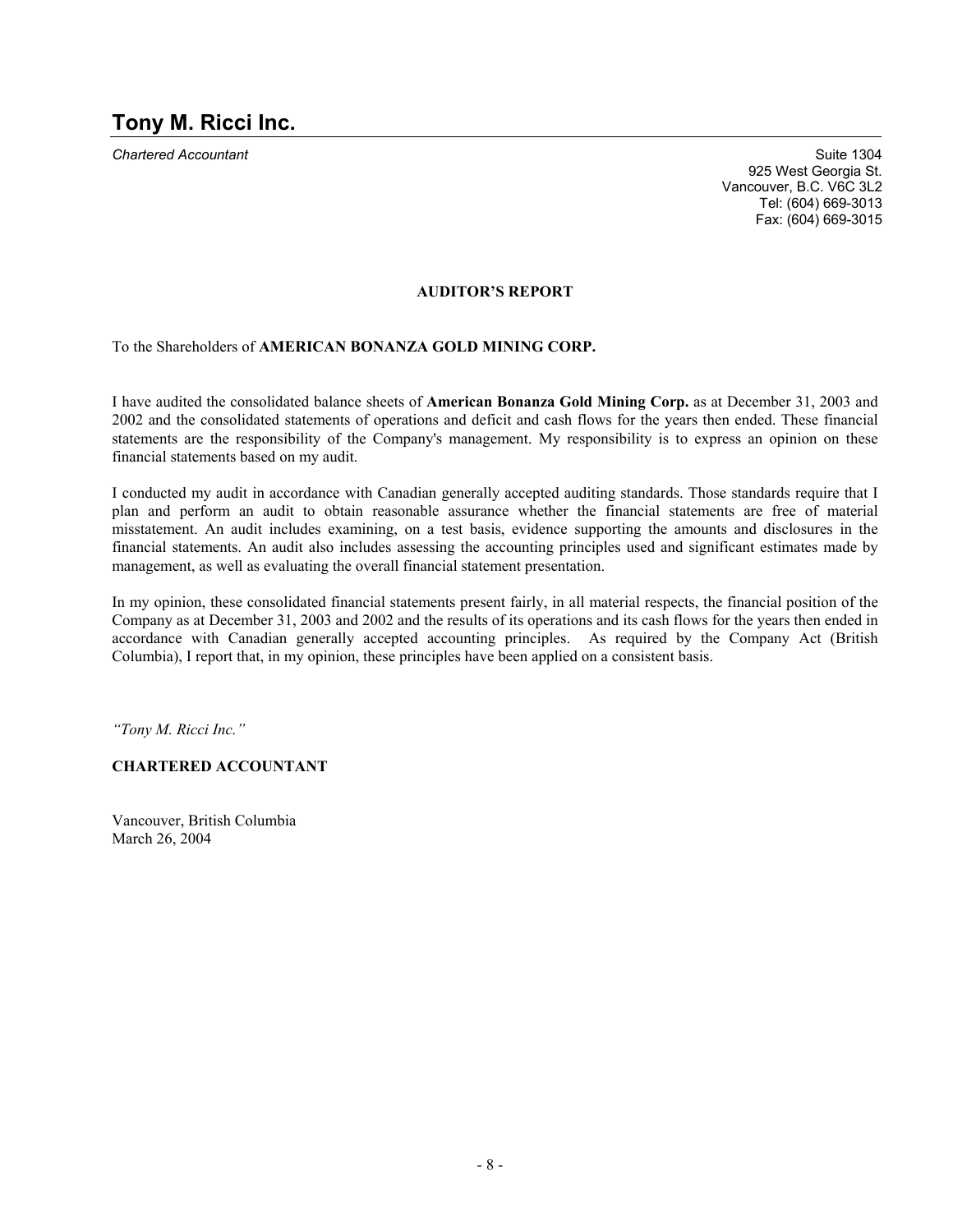| <b>CONSOLIDATED BALANCE SHEETS</b><br>December 31                                                        | 2003              | 2002                 |
|----------------------------------------------------------------------------------------------------------|-------------------|----------------------|
|                                                                                                          | \$                | \$                   |
| <b>ASSETS</b>                                                                                            |                   |                      |
| <b>CURRENT ASSETS</b>                                                                                    |                   |                      |
| Cash and cash equivalents<br>Cash from joint venture partner (note 4 (b))                                | 13,406,295        | 1,616,691<br>210,971 |
| Accounts receivable                                                                                      | 103,231           | 21,233               |
| Prepaid expenses                                                                                         | 33,215            |                      |
| Marketable securities (note 3)                                                                           | 22,500            | 24,000               |
|                                                                                                          | 13,565,241        | 1,872,895            |
| MINERAL PROPERTIES (note 4)                                                                              | 11,406,116        | 8,749,879            |
| OFFICE EQUIPMENT, net                                                                                    | 35,032            | 36,911               |
|                                                                                                          | 25,006,389        | 10,659,685           |
| <b>LIABILITIES</b>                                                                                       |                   |                      |
| <b>CURRENT LIABILITIES</b>                                                                               |                   |                      |
| Accounts payable and accrued liabilities (note 4 (a))                                                    | 475,557           | 695,851              |
| Current portion of long-term debt (note 5)<br>Funds held on behalf of joint venture partner (note 4 (b)) |                   | 854,451<br>210,971   |
| Due to related parties (note 7)                                                                          |                   | 6,000                |
|                                                                                                          | 475,557           | 1,767,273            |
| LONG-TERM DEBT (note 5)                                                                                  |                   | 867,680              |
| FUTURE INCOME TAXES (note 9)                                                                             | 328,654           | 328,654              |
|                                                                                                          | 804,211           | 2,963,607            |
| <b>SHAREHOLDERS' EQUITY</b>                                                                              |                   |                      |
| Share capital (note 6)                                                                                   | 38,208,754        | 21,329,982           |
| Contributed surplus (note 6)<br>Cumulative currency translation adjustment                               | 232,542<br>43,031 | 43,031               |
| Deficit                                                                                                  | (14, 282, 149)    | (13,676,935)         |
|                                                                                                          | 24, 202, 178      | 7,696,078            |
|                                                                                                          | 25,006,389        | 10,659,685           |

#### SUBSEQUENT EVENT (note 6)

CONTINGENT LIABILITY (note 4(a))

#### **APPROVED ON BEHALF OF THE BOARD,**

Signed: Brian P. Kirwin Director

Signed: Robert T. McKnight Director

The accompanying notes are an integral part of these consolidated financial statements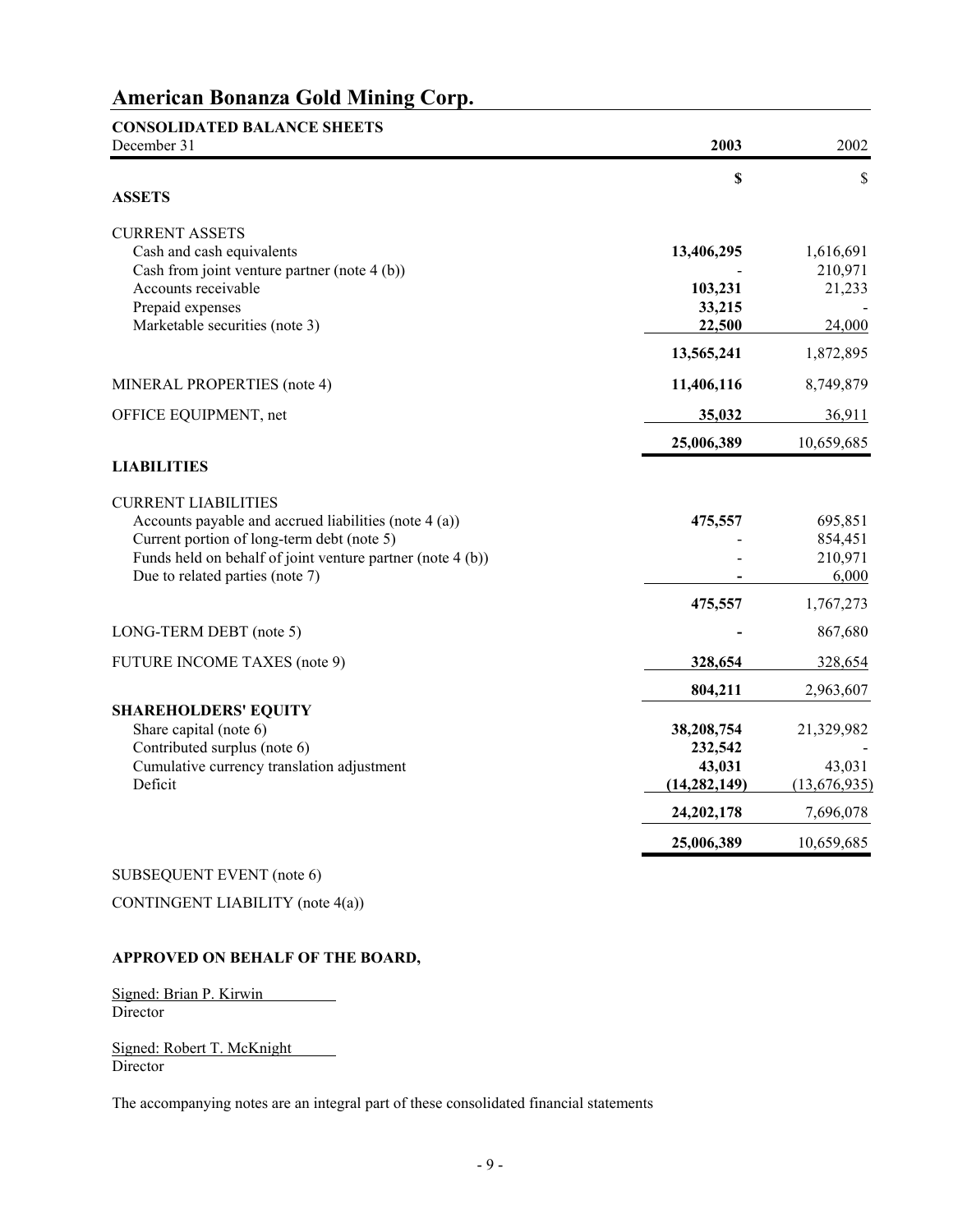| <b>CONSOLIDATED STATEMENTS OF OPERATIONS AND DEFICIT</b> |                |                |
|----------------------------------------------------------|----------------|----------------|
| For the years ended December 31                          | 2003           | 2002           |
|                                                          | \$             | \$             |
| <b>REVENUE</b>                                           |                |                |
| Interest income and other                                | 152,599        |                |
| <b>EXPENSES (INCOME)</b>                                 |                |                |
| General and administrative (note 8)                      | 403,222        | 195,444        |
| Exploration                                              | 304,212        | 236,104        |
| Business development                                     | 93,100         | 54,265         |
| Amortization                                             | 11,931         | 11,863         |
| Foreign exchange                                         | (56, 152)      | (12,622)       |
| Marketable securities written down                       | 1,500          |                |
|                                                          | 757,813        | 485,054        |
| <b>NET LOSS</b>                                          | (605, 214)     | (485, 054)     |
| DEFICIT, beginning of year                               | (13,676,935)   | (13, 191, 881) |
| DEFICIT, end of year                                     | (14, 282, 149) | (13,676,935)   |
| <b>LOSS PER COMMON SHARE</b>                             |                |                |
| Basic and diluted                                        | (0.01)         | (0.01)         |
| <b>WEIGHTED AVERAGE NUMBER OF SHARES</b>                 | 123,094,986    | 76, 315, 548   |

The accompanying notes are an integral part of these consolidated financial statements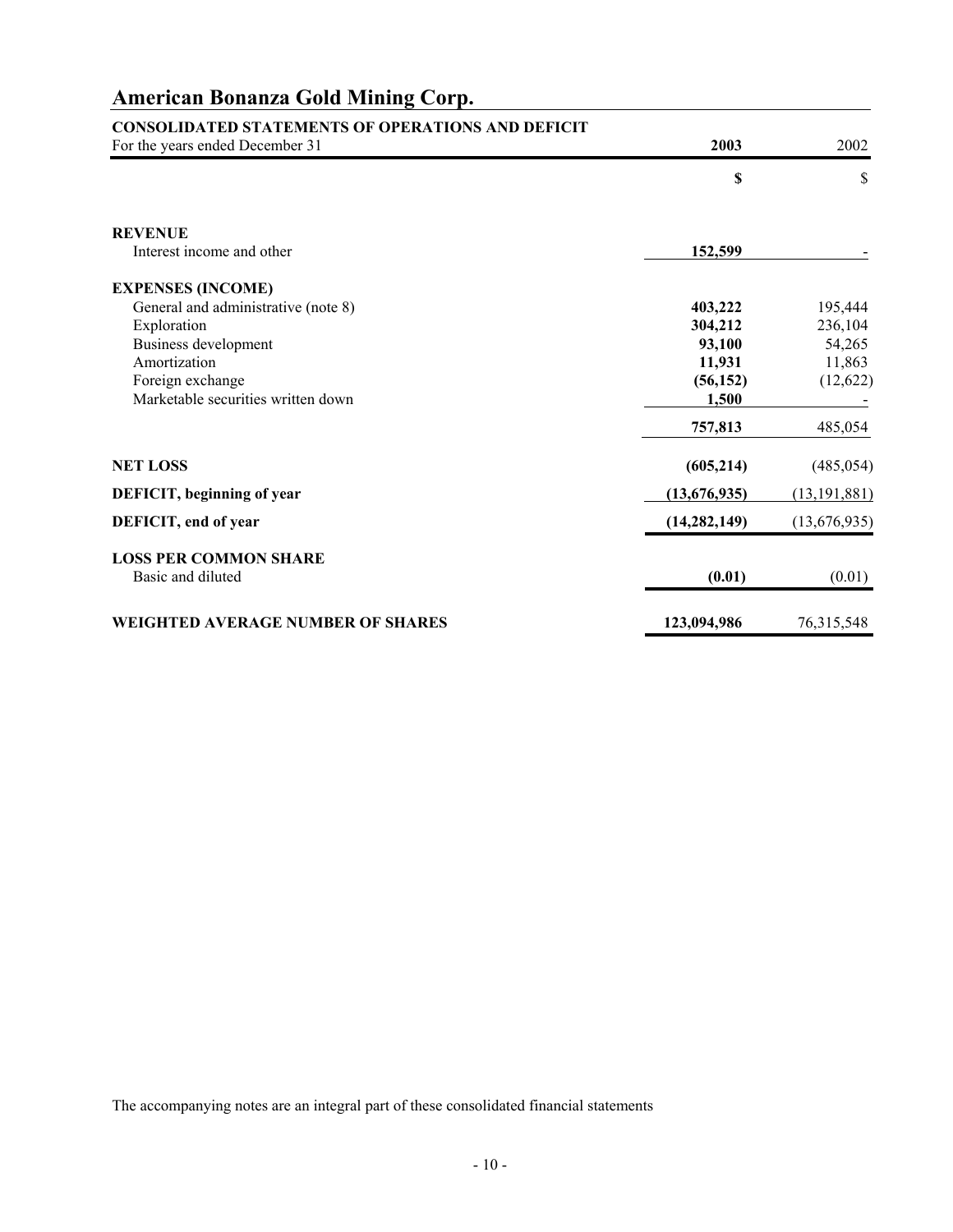| <b>CONSOLIDATED STATEMENTS OF CASH FLOWS</b><br>For the years ended December 31 | 2003          | 2002        |
|---------------------------------------------------------------------------------|---------------|-------------|
|                                                                                 | \$            | $\$$        |
| <b>OPERATING ACTIVITIES</b><br>Net loss                                         | (605, 214)    | (485, 054)  |
| Items not affecting cash                                                        |               |             |
| Amortization                                                                    | 11,931        | 11,863      |
| Foreign exchange gain on foreign denominated debt                               | (195, 337)    |             |
| Marketable securities written down                                              | 1,500         |             |
|                                                                                 | (787, 120)    | (473, 191)  |
| Changes in non-cash operating accounts                                          |               |             |
| Accounts receivable                                                             | (81,998)      | (21, 233)   |
| Accounts payable                                                                | (227, 140)    | (6,944)     |
| Prepaids                                                                        | (33,215)      |             |
|                                                                                 | (1,129,473)   | (501, 368)  |
| <b>INVESTING ACTIVITIES</b><br>Copperstone property                             | (2,030,144)   | (483, 376)  |
| Acquisition of additional interests in Copperstone property                     |               | (2,259,474) |
| Other mineral properties                                                        | (393, 551)    | (41,516)    |
| Proceeds from joint venture partner                                             |               | 107,500     |
| Office equipment                                                                | (10, 052)     | (634)       |
|                                                                                 | (2, 433, 747) | (2,677,500) |
| <b>FINANCING ACTIVITIES</b>                                                     |               |             |
| Issue of common shares, net of issue costs                                      | 16,878,772    | 3,187,491   |
| Long-term debt                                                                  |               | 1,742,341   |
| Repayment of long-term debt                                                     | (1,519,948)   | (20, 210)   |
| Due to related parties                                                          | (6,000)       | (127, 031)  |
|                                                                                 | 15,352,824    | 4,782,591   |
| <b>INCREASE IN CASH</b>                                                         | 11,789,604    | 1,603,723   |
| CASH AND CASH EQUIVALENTS, beginning of year                                    | 1,616,691     | 12,968      |
| CASH AND CASH EQUIVALENTS, end of year                                          | 13,406,295    | 1,616,691   |
| SUPPLEMENTARY INFORMATION:                                                      |               |             |
| Cash flows include the following elements:                                      |               |             |
| Interest paid                                                                   | 36,907        | 74,236      |
| Non-cash transactions:<br>Marketable securities                                 |               | 24,000      |

The accompanying notes are an integral part of these consolidated financial statements

Share for debt settlement 400,000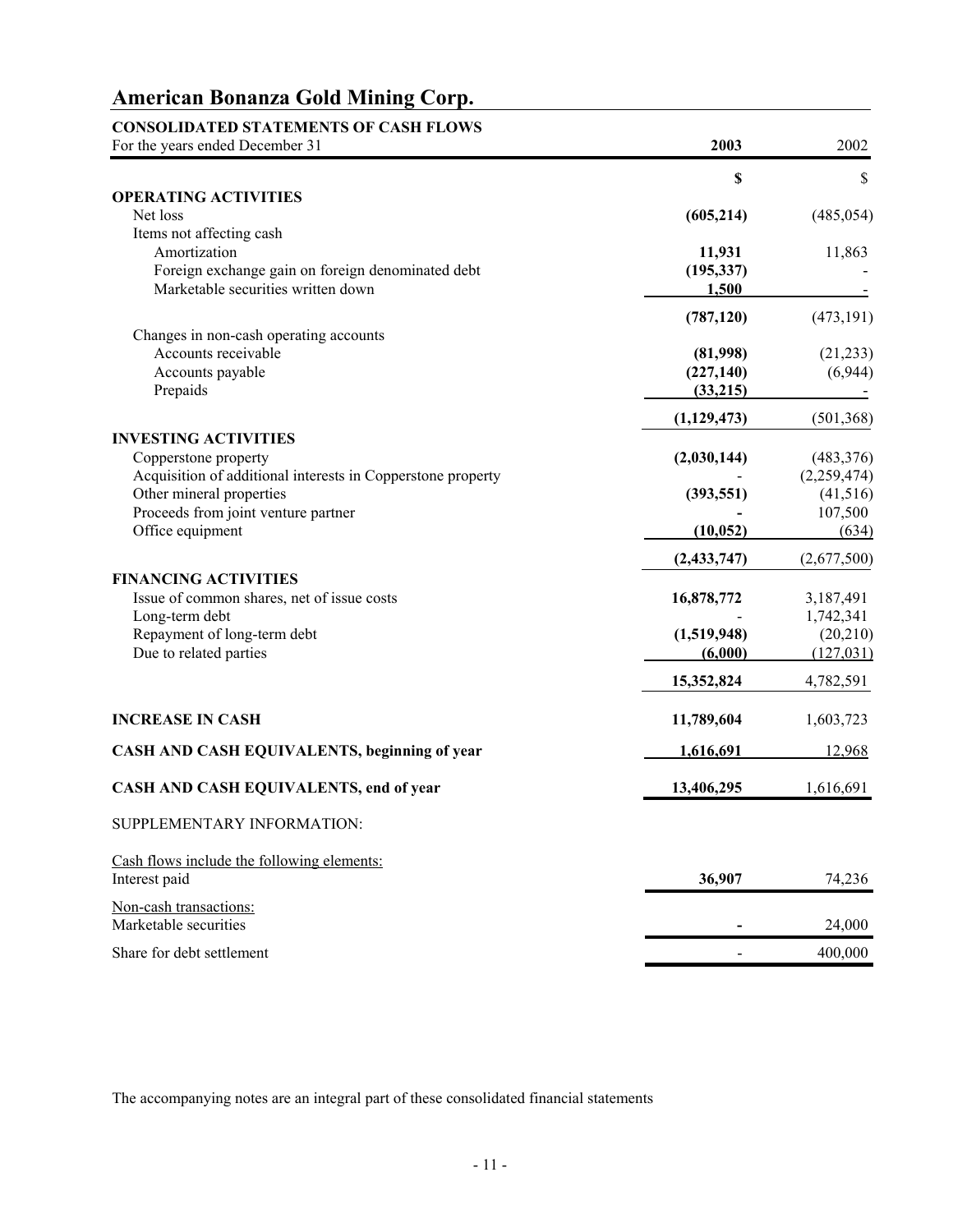## **NOTES TO CONSOLIDATED FINANCIAL STATEMENTS**

December 31, 2003 and 2002

#### **1. NATURE OF OPERATIONS**

American Bonanza Gold Mining Corp. (the "Corporation") is a development stage mining company engaged in the identification, acquisition, exploration and development of high-grade precious metals properties located in the Great Basin of the American Southwest. The Corporation's properties contain defined mineral resources but the Corporation has not determined whether these properties contain mineral reserves which are economically recoverable. The recoverability of amounts capitalized is dependent upon the discovery of economically recoverable reserves, securing and maintaining title in the properties and obtaining the necessary financing to complete the exploration and development of these projects and upon the attainment of future profitable production. The amounts capitalized as deferred expenditures and property acquisition costs represent costs to date, and do not necessarily represent present or future values.

#### **2. SIGNIFICANT ACCOUNTING POLICIES**

#### **Principles of consolidation**

 The consolidated financial statements include the accounts of the Corporation and its wholly-owned subsidiary, Bonanza Gold Inc. (a Canadian corporation), which in turn has a wholly-owned subsidiary, Bonanza Explorations Inc. (a United States, Nevada corporation).

All significant inter-company transactions have been eliminated.

#### **Mineral properties**

 Costs related to mineral activities, which include the investigation, exploration, and development of mining properties, are capitalized on a property-by-property basis until such time as the Corporation determines that economically recoverable reserves are established or the property is evaluated as non-productive or uneconomical. In those cases where exploration activities are conducted jointly with others, only the Corporation's proportionate interest in the related mineral projects is included in the financial statements.

 Costs relating to non-productive or uneconomical properties are charged to earnings and written down to their net recoverable amounts. The recovery of the carrying amount of mineral properties is dependent upon the future commercial success of related properties or from proceeds of disposition. The amounts shown for mineral properties represent costs incurred to date and are not intended to reflect present or future values.

#### **Environmental related and reclamation costs**

 Liabilities related to environmental protection and reclamation costs are accrued and charged to income when their likelihood of occurrence is established. This includes future removal and site restoration costs as required due to environmental law or contracts.

#### **Joint ventures**

The Corporation conducts some of its mineral property exploration activities in conjunction with other companies in unincorporated joint ventures.

#### **Office equipment**

 Office equipment, consisting of office and computer equipment, are recorded at cost and are amortized on a straight-line basis over five years.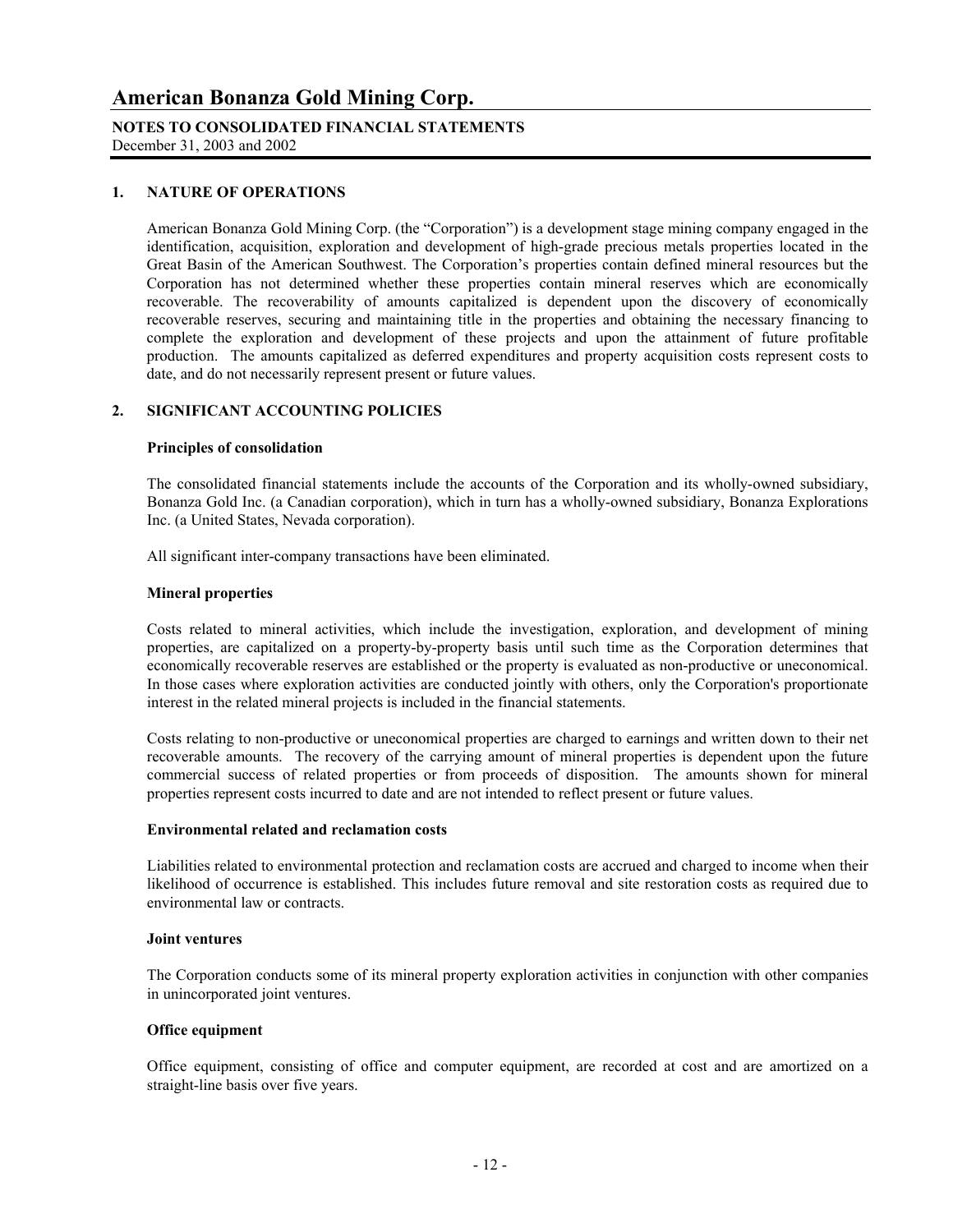#### **NOTES TO CONSOLIDATED FINANCIAL STATEMENTS** December 31, 2003 and 2002

#### **2. SIGNIFICANT ACCOUNTING POLICIES** (Continued)

#### **Foreign currency translation**

 As the Corporation's foreign subsidiary has been dependent on funding from its parent, the Corporation, in the prior year, reclassified the operations of its foreign subsidiary from self-sustaining to integrated. As a result the temporal method of translating the accounts of the foreign subsidiary has been adopted in place of the current rate method commencing in the prior year.

 Under this method, monetary assets and liabilities are translated at the prevailing year end exchange rate. Non monetary assets and liabilities are translated at historical exchange rates. Revenue and expense items are translated at the average rate of exchange for the year. Translation gains and losses are included in the statement of operations and deficit.

#### **Cash and cash equivalents**

 Cash and cash equivalents consist of cash on deposit with banks or highly liquid short-term interest bearing securities.

#### **Marketable securities**

Marketable securities are carried at the lower of cost and market value.

#### **Financial instruments**

For certain of the Corporation's financial instruments, including cash and cash equivalents, GST recoverable, accounts payable and accrued liabilities and due to related parties, the carrying amounts approximate fair value due to their short-term maturity. The fair value of obligations under long term debt calculated at the discounted present value of future payments, approximates its carrying value.

#### **Stock-Based compensation**

 Effective January 1, 2002, the Corporation adopted the new accounting recommendations for stock-based compensation issued by the Canadian Institute of Chartered Accountants which require prospective application to all stock options granted on or after the date of adoption.

 Under this standard, all stock options granted to non-employees are accounted for using the fair value based method of accounting. Under the fair value based method, stock-based payments to non-employees are measured at the fair value of the consideration received, or the fair value of the equity instruments issued, or liabilities incurred, whichever is more reliably measurable. The fair value of stock-based payments to non-employees is periodically re-measured until counterpart performance is complete and any change therein recognized over the period and in the same manner as if the Corporation had paid cash instead of paying with or using equity instruments. The cost of stock-based payments to non-employees that are fully vested and non-forfeitable at the grant date is measured and recognized at that date.

 In respect of stock options granted to directors and employees, the standard requires pro forma disclosure of the net loss or income figures as if these grants were accounted for using the fair value method for options granted after January 1, 2002. The Corporation accounts for options granted to employees under the settlement method whereby no compensation cost is recorded for options granted to employees. Consideration paid by employees on the exercise of stock options is recorded as share capital. During the year, the Corporation granted stock options to directors, officers and employees as set out in note 6.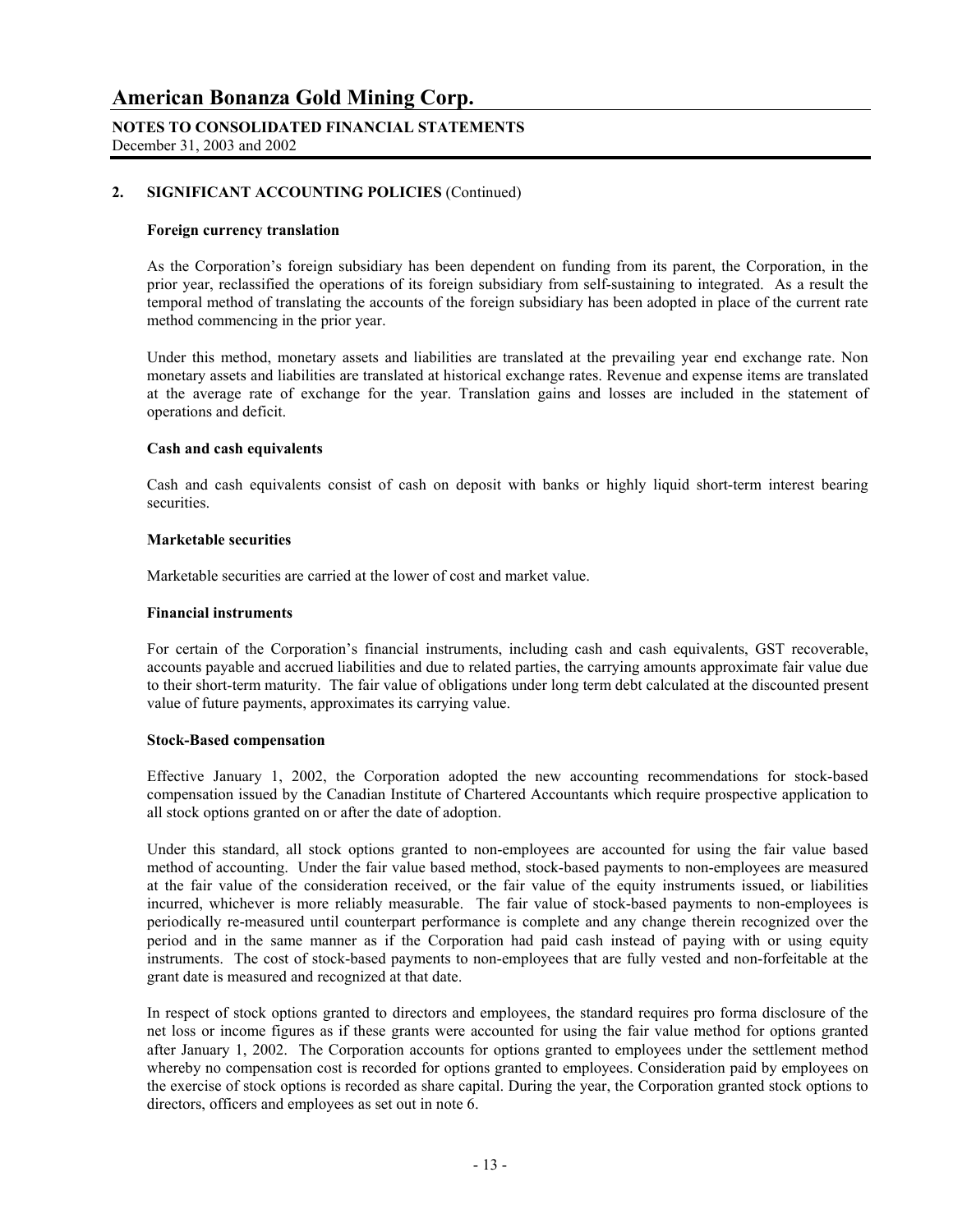#### **NOTES TO CONSOLIDATED FINANCIAL STATEMENTS** December 31, 2003 and 2002

#### **2. SIGNIFICANT ACCOUNTING POLICIES** (Continued)

#### **Income taxes**

The Corporation accounts for income taxes under the liability method. Under this method, temporary differences arising from the difference between the tax basis of an asset and a liability and its carrying amount on the balance sheet are used to calculate future income tax assets or liabilities. Future income tax assets or liabilities are calculated using tax rates anticipated to be in effect in the periods that the temporary differences are expected to be settled or realized. A valuation allowance is provided to the extent that it is more likely than not that future income tax assets will not be realized. The effect of a change in income tax rates on future income tax assets and liabilities is recognized in income in the period that the change occurs.

#### **Share issuance costs**

Costs incurred in connection with share issuances are accounted for as a reduction to share capital.

#### **Use of estimates**

The preparation of financial statements in accordance with Canadian generally accepted accounting principles requires management to make estimates and assumptions that affect the reported amounts of assets and liabilities and disclosure of contingencies at the date of the financial statements and the reported amounts of revenues and expenses during the reporting period. Actual results could differ from those estimates.

#### **Loss per share**

 Basic loss per share is calculated by dividing net loss available to the shareholders by the weighted average number of common shares outstanding during the year. Diluted earnings per share is calculated to reflect the dilutive effect of exercising outstanding stock options and warrants by application of the treasury stock method. Outstanding stock options and share purchase warrants that would potentially dilute basic loss per share have not been included in the computation of diluted loss per share because to do so would be anti-dilutive.

#### **Comparative figures**

 Certain comparative figures have been reclassified where applicable to conform with the presentation adopted in the current year.

#### **Segmented information**

 The Corporation's principal operations are located in the United States. The Corporation conducts it business in a single operating segment being the investment in exploration and development of mineral properties. All mineral properties are located in the United States.

#### **3. MARKETABLE SECURITIES**

As at December 31, 2003, the Corporation held the following marketable securities:

|                            |               | Number of December 31, December 31, |        |
|----------------------------|---------------|-------------------------------------|--------|
|                            | <b>Shares</b> | 2003                                | 2002   |
|                            |               |                                     |        |
| American Nevada Gold Corp. | 300.000       | 22,500                              | 24,000 |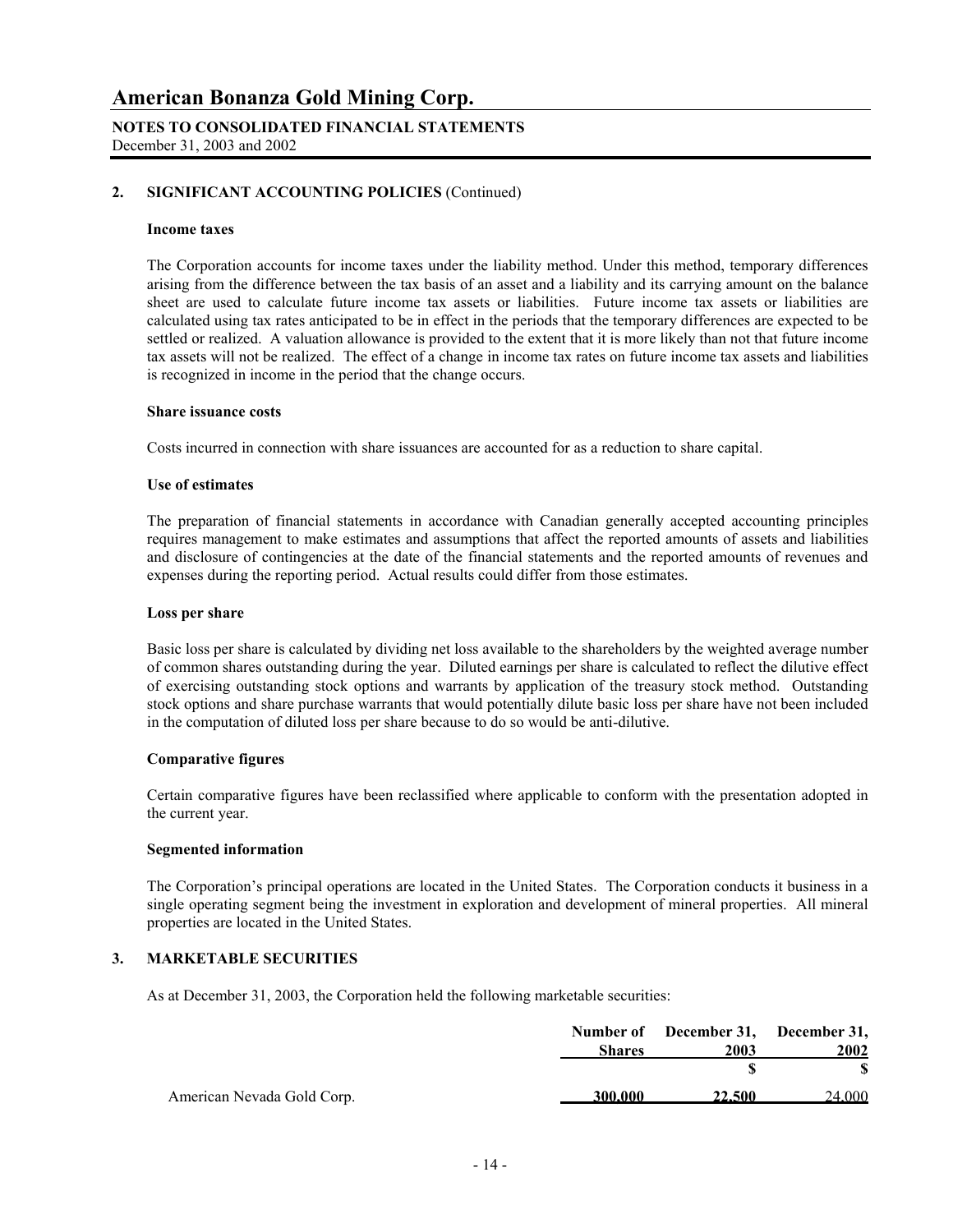#### **NOTES TO CONSOLIDATED FINANCIAL STATEMENTS**

December 31, 2003 and 2002

#### **3. MARKETABLE SECURITIES** (Continued)

Pursuant to the terms of the Option Agreement entered into with American Nevada Gold Corp. (note 4) the Corporation received 300,000 common shares and other consideration for entering into this Agreement. The quoted market value of these securities was \$22,500 at December 31, 2003 and \$27,000 at December 31, 2002.

#### **4. MINERAL PROPERTIES**

| <b>Project</b>  | 2003       | 2002                     |
|-----------------|------------|--------------------------|
|                 | S          | Φ                        |
| Copperstone (a) | 9,312,073  | 7,049,387                |
| Pamlico (b)     | 1,595,078  | 1,377,552                |
| Gold Bar (b)    | 477,407    | 322,940                  |
| Oatman $(c)$    | 21,558     | $\overline{\phantom{a}}$ |
|                 | 11,406,116 | 8,749,879                |

Schedule of mineral property expenditures during 2003:

|                                      | Copperstone | Pamlico   | <b>Gold Bar</b> | Oatman | <b>Total</b> |
|--------------------------------------|-------------|-----------|-----------------|--------|--------------|
|                                      | \$          | \$        | \$              | \$     | \$           |
| Balance, December 31, 2002           | 7,049,387   | 1,377,552 | 322,940         |        | 8,749,879    |
| <b>Additions during the year</b>     |             |           |                 |        |              |
| Decline, drilling and                |             |           |                 |        |              |
| underground support                  | 1,387,361   |           |                 |        | 1,387,361    |
| Geological consulting & related      | 354,694     |           |                 |        | 354,694      |
| Consulting – fair value of options   | 232,542     |           |                 |        | 232,542      |
| Drilling, net of joint venture costs |             | 10,121    | 131,090         |        | 141,211      |
| Assaying                             | 107,239     |           |                 |        | 107,239      |
| Advance royalty payment              | 40,551      |           |                 |        | 40,551       |
| <b>BLM</b> land payments             | 39,407      | 10,020    | 23,377          | 21,558 | 94,362       |
| Property payment                     |             | 197,385   |                 |        | 197,385      |
| Computer & related                   | 78,618      |           |                 |        | 78,618       |
| Capitalized interest                 | 36,907      |           |                 |        | 36,907       |
| Site maintenance & camp              |             |           |                 |        |              |
| Utilities and power                  | 56,527      |           |                 |        | 56,527       |
| Property caretakers                  | 43,767      |           |                 |        | 43,767       |
| Equipment & truck rental             | 32,593      |           |                 |        | 32,593       |
| Telephone                            | 11,573      |           |                 |        | 11,573       |
| Maintenance, Supplies, Other         | 34,613      |           |                 |        | 34,613       |
| Debt for giveness $&$ exchange       |             |           |                 |        |              |
| Gain on acquisition payables         | (193, 706)  |           |                 |        | (193,706)    |
|                                      | 2,262,686   | 217,526   | 154,467         | 21,558 | 2,656,237    |
| Balance, December 31, 2003           | 9,312,073   | 1,595,078 | 477,407         | 21,558 | 11,406,116   |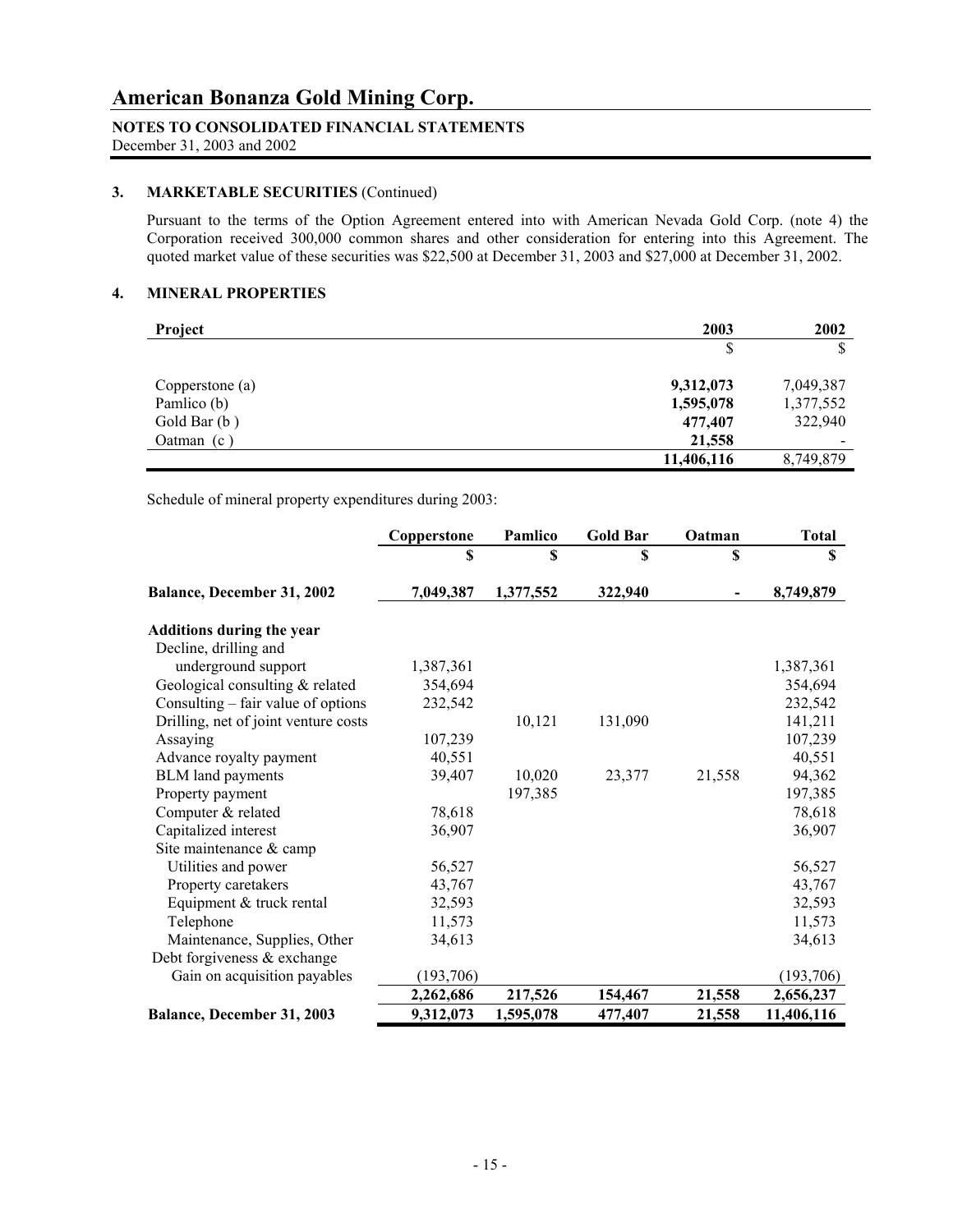#### **NOTES TO CONSOLIDATED FINANCIAL STATEMENTS** December 31, 2003 and 2002

#### **4. MINERAL PROPERTIES** (Continued)

#### **(a) Copperstone**

The Corporation is currently engaged in exploring and developing the Copperstone gold property in La Paz County, Arizona, United States. The Corporation holds a 100 per cent leasehold interest in the Copperstone Project. The landlord is The Patch Living Trust and the lease is for a 10 year term starting June 12, 1995, renewable by the Corporation for one or more ten-year terms at the Corporation's option under the same terms and conditions. The Corporation is obligated to pay for all permitting and state lease bonding, insurance, taxes, and to pay a 1 per cent production gross royalty so long as the price of gold in US dollars is less than US\$350 per ounce (royalty increases to 6 per cent as price of gold increases to over US\$551 per ounce), with a minimum advance royalty per year of US\$30,000.

In August 1998, the Corporation entered into an agreement (the "Arctic Joint Venture") with Arctic Precious Metals Inc. ("Arctic"), a subsidiary of Royal Oak Mines Inc., to explore and develop the Copperstone gold property. Pursuant to the Arctic Joint Venture, the Corporation acquired a 25 percent interest in the Copperstone Project for a cash payment of US\$500,000 with an option to increase its interest in the property to 80 percent by incurring US\$4,000,000 of exploration expenditures and other payments. Additionally the Corporation has agreed to make a US\$30,000 annual advance royalty payment to the property owner.

 In November 1999, the Corporation entered into a purchase and sale agreement with Arctic whereby the Corporation agreed to purchase for US\$1,000,000 all of Arctic's rights, title and interest in the Copperstone Project owned by Arctic who was undergoing U.S. Bankruptcy Code Chapter 11 financial restructuring.

 During 2002, court approval was received in Arctic's U.S. bankruptcy proceedings and on March 4, 2002 the Corporation completed the acquisition of the remaining 75 percent not already owned in the Copperstone property at a cost of US\$1,000,000, having received the necessary approvals from the U.S. Bankruptcy Court. Funding for this acquisition was by way of a loan of US\$1,100,000 from Brascan Financial Corporation ("Brascan") (note 5).

 In June 2000, the Corporation entered into an agreement (the Copperstone D-Zone Joint Venture) with Centennial Development Corporation ("CDC") for the underground exploration and extraction of mineralized materials from the D-Zone of up to 50,000 tons of mineralized material from the Copperstone property. Pursuant to the Copperstone D-Zone Joint Venture, as amended, the Corporation assumed a 55 percent interest in the Copperstone D-Zone Joint Venture for a cash payment of US\$375,000 with an option to increase its interest in the property as follows:

- (a) additional 5 percent interest if the Corporation provides all funding necessary to complete Phase One as documented in the agreement; and,
- (b) further 15 percent interest for a cash payment of US\$500,000.

 During 2001, Phase One was completed and the Corporation earned the additional 5 percent interest in the Copperstone D-Zone Joint Venture for a total earned interest of 60 percent.

 On February 14, 2002, the Corporation entered into an agreement with CDC whereby it would acquire the remaining 40 percent interest of the D-Zone Joint Venture not already owned for the following consideration:

(a) assumption of a total of US\$325,000 of Copperstone related liabilities and if these liabilities exceed the estimated amount then the additional amounts will be paid equally by CDC and the Corporation. These liabilities were previously recorded by the Corporation as at December 31, 2000 and as at December 31, 2003 all of these liabilities have either been paid or settled;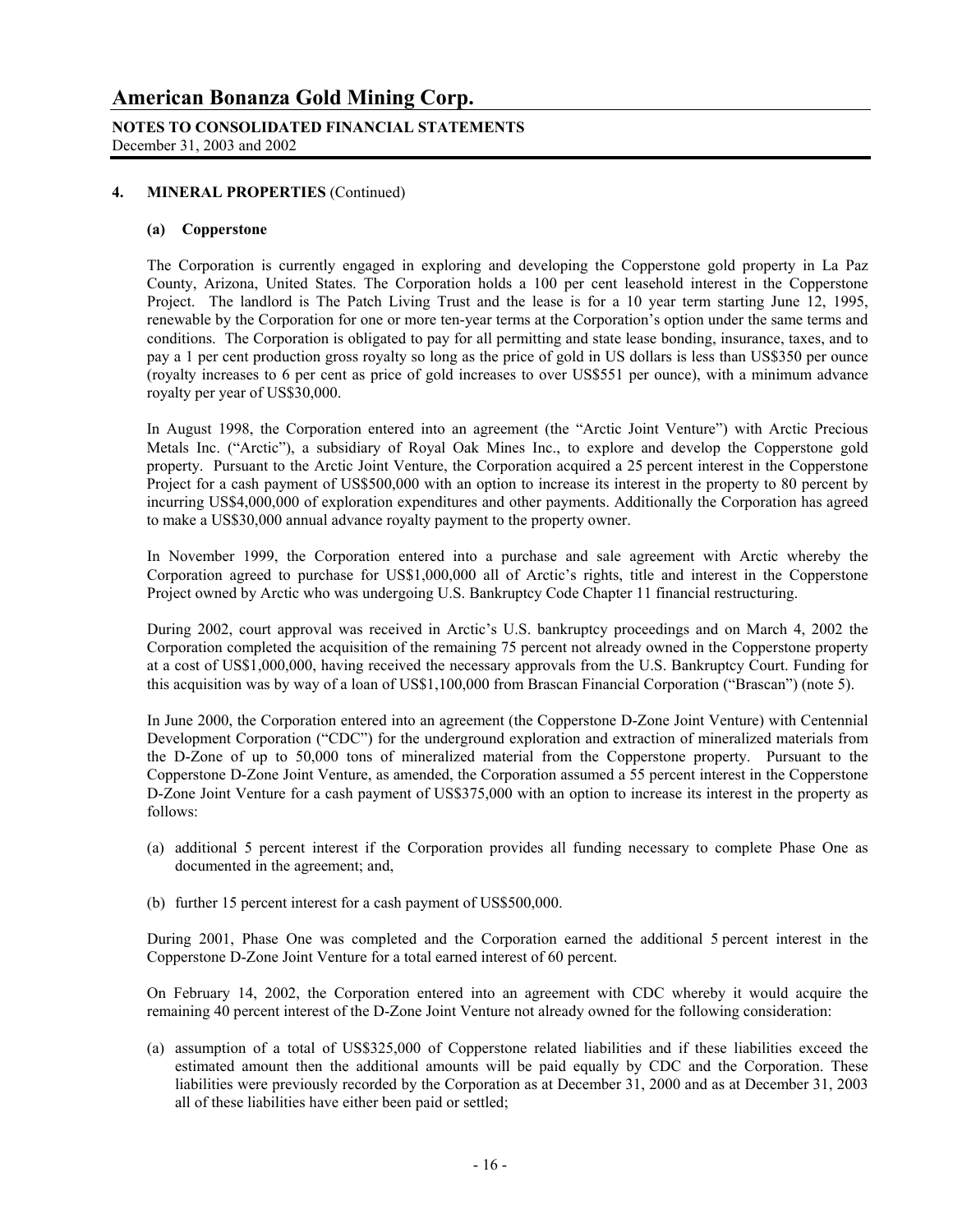#### **NOTES TO CONSOLIDATED FINANCIAL STATEMENTS**

December 31, 2003 and 2002

#### **4. MINERAL PROPERTIES** (Continued)

- (b) assumption of an estimated CDC payroll tax liability of up to US\$180,000 that may arise. If these liabilities exceed the estimated amount, then the additional amounts will be paid equally by CDC and the Corporation;
- (c) US\$345,000 payable to CDC and or its principal on or before July 31, 2002;
- (d) A net smelter royalty of three percent paid to CDC from the first 50,000 tons of mineralized material extracted from the D-Zone, subsequent to repayment of the Brascan loan agreement (note 5); and,
- (e) US\$70,000 from initial proceeds from extraction of mineralized materials from the D-Zone, following repayment of the Brascan loan agreement (note 5).

During 2002, the Corporation paid US\$345,000 to CDC in accordance with the above agreement and recorded a further US\$180,000 in accounts payable to reflect the estimated CDC payroll tax liability that may arise.

 During 2002, the Corporation entered into mining services agreement with an Underground Mining Contractor ("Mining Contractor") for purposes of the development and extension of an existing underground decline in the D-Zone to establish underground infrastructure for subsequent exploration and development programs. On the basis of meeting certain pre-determined performance criteria the Mining Contractor can earn up to a 5 percent net profits royalty from the D-Zone bulk sample of up to 50,000 tons of mineralized material that may be completed.

All required payments were made with respect to the Copperstone project during 2003 therefore, the claims held are in good standing until August 2004.

#### **(b) Pamlico and Gold Bar**

 Through the acquisition of Bonanza Gold Inc. and its wholly-owned subsidiary, Bonanza Explorations Inc., in 2000 the Corporation owned, or controlled by option, a number of exploration projects in the State of Nevada, U.S.A. The primary projects consisted of Pamlico, Golden Arrow, Gilbert, Gold Bar and Snowstorm properties. During 2001 the Corporation returned the Golden Arrow project to the property vendor and released the Snowstorm, Gilbert and other mineral claims recognizing a write-down of \$893,558 during the year ended December 31, 2001.

 The Pamlico and Gold Bar projects currently comprise 133 patented and unpatented claims covering approximately 10 square kilometers which are prospective for gold. An annual cash filing of US\$110 per unpatented claim is required to be paid to the Bureau of Land Management and the local counties. Annual taxes on patented claims are payable to the local authorities. All required payments were made with respect to the Pamlico and Gold Bar projects during 2003; therefore, the claims held are in good standing until August 2004.

 The Pamlico property is located in Mineral County, 15 kilometres from Hawthorne, Nevada. Pamlico was subject to a cash payment of US\$25,000 due November 2001 which was deferred and paid in 2002. In 2002, a cash payment of US\$150,000 was made. On November 13, 2003 the Corporation made a cash payment of US\$150,000 and deferred the final remaining cash payment of US\$525,000 until November 2004. The property is subject to a 1 percent net profits interest royalty after the final cash payment. Pamlico has no associated work commitments.

 The Gold Bar property is located in Eureka County, 50 kilometres northwest of Eureka, Nevada. Gold Bar is subject to a 2 percent net smelter royalty capped at US\$1,000,000 on future production.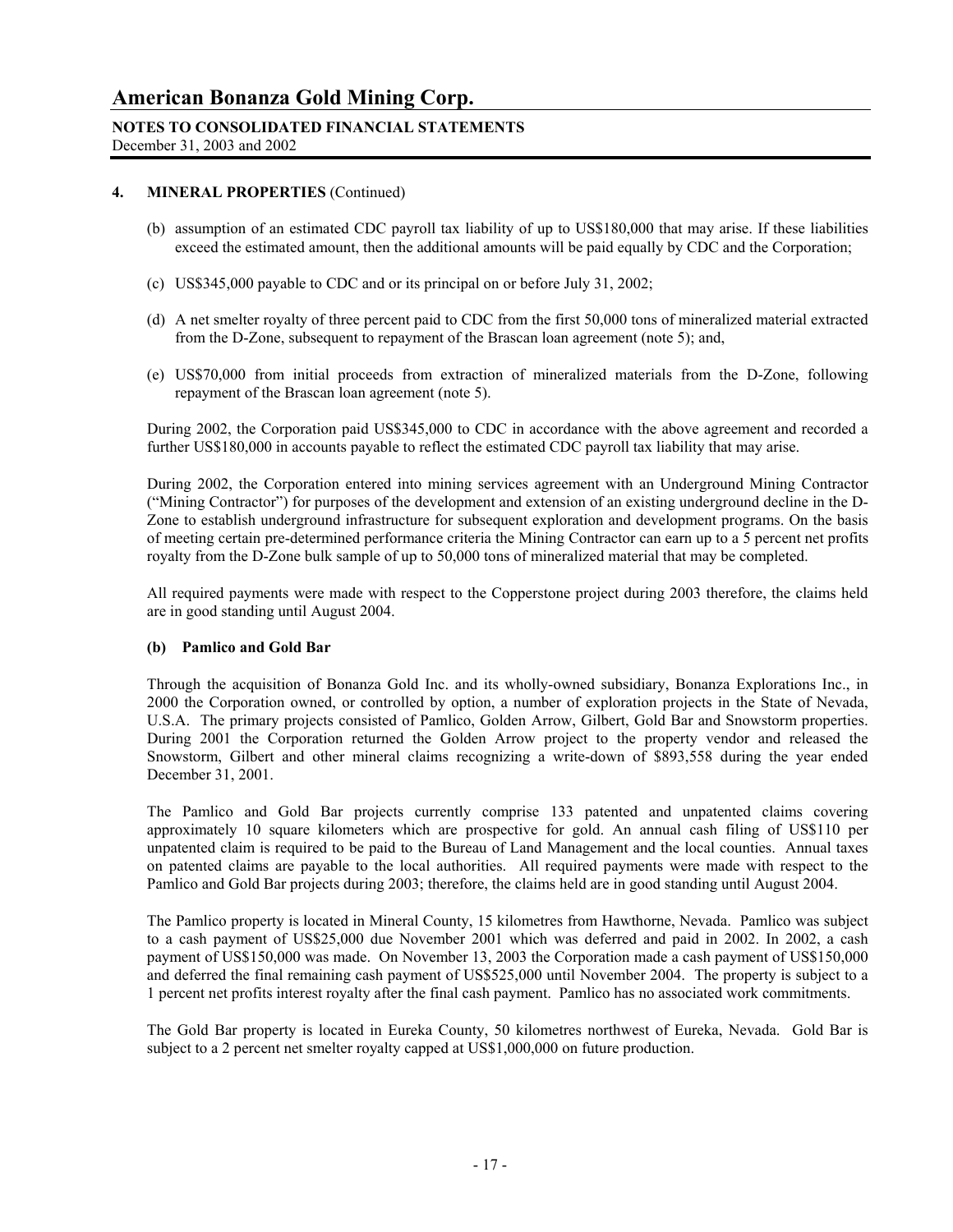## **NOTES TO CONSOLIDATED FINANCIAL STATEMENTS**

December 31, 2003 and 2002

#### **4. MINERAL PROPERTIES** (Continued)

On September 27, 2002 the Corporation entered into an Option Agreement with American Nevada Gold Corp. ("American Nevada"). Under the terms of the Option Agreement, American Nevada was granted an option to earn a 50 percent interest in both the Pamlico and Gold Bar properties (the "Properties") by way of providing cash and securities with a value of \$131,500 and funding exploration expenditures over a three year period totalling \$3,600,000.

Joint venture funding of approximately \$525,000 has been received or accrued as at December 31, 2003. On September 9, 2003 American Nevada elected not to proceed with Year 2 and 3 of this option agreement and retained a 5 percent interest in both the Pamlico and Gold Bar properties subject to standard dilution provisions.

#### **(c) Oatman**

The Oatman property is located in Mohave County in Northwest Arizona. The Corporation acquired 600 hectares through the staking of 67 unpatented lode mining claims.

#### **5. LONG-TERM DEBT**

In connection with the acquisition of the remaining 75 percent interest in the Copperstone project not already owned (note 4), the Corporation received a loan of US\$1,100,000 from Brascan Financial Corporation ("Brascan"), fully secured against the assets of the Corporation (the "Brascan Loan") with interest accruing at the U.S. Base Rate and to be paid monthly.

 The Corporation has granted Brascan a non-transferable warrant to purchase up to 1,500,000 common shares of the Corporation at \$0.13 per share until March 4, 2004 which were exercised subsequent to December 31, 2003 (note 6).

Under the terms of the agreement with Brascan, the Brascan Loan is repayable in two equal installments of US\$550,000 on March 4, 2003 and March 4, 2004, and in addition the Corporation has agreed to cause all proceeds, net of reasonable commissions and legal and other expenses related to such transaction, of any issuance of securities of the Corporation in excess of the aggregate sum of US\$1,000,000 received by the Corporation at any time during which the loan is outstanding, to be immediately paid to Brascan in accordance with the following formula:

- (a) 10% of cumulative proceeds greater than US\$1,000,000 but less than US\$2,000,000;
- (b) 20% of cumulative proceeds equal to or greater than US\$2,000,000 but less than US\$4,000,000; and
- (c) 30% of cumulative proceeds equal to or greater than US\$4,000,000 but less than US\$6,000,000.

As a result of the Corporation's public offering completed on June 10, 2002 (note 6) the Corporation paid Brascan US\$12,800 on July 2, 2002 as a partial principal repayment of the loan outstanding. On March 4, 2003 the Corporation repaid US\$537,200 to satisfy its repayment obligation in 2003. On October 29, 2003 the Corporation paid out its remaining loan facility with Brascan with a final payment of US\$550,000 on the basis of the preferential repayment terms resulting from the Corporation's private placement and public offering completed on October 23, 2003 (note 6).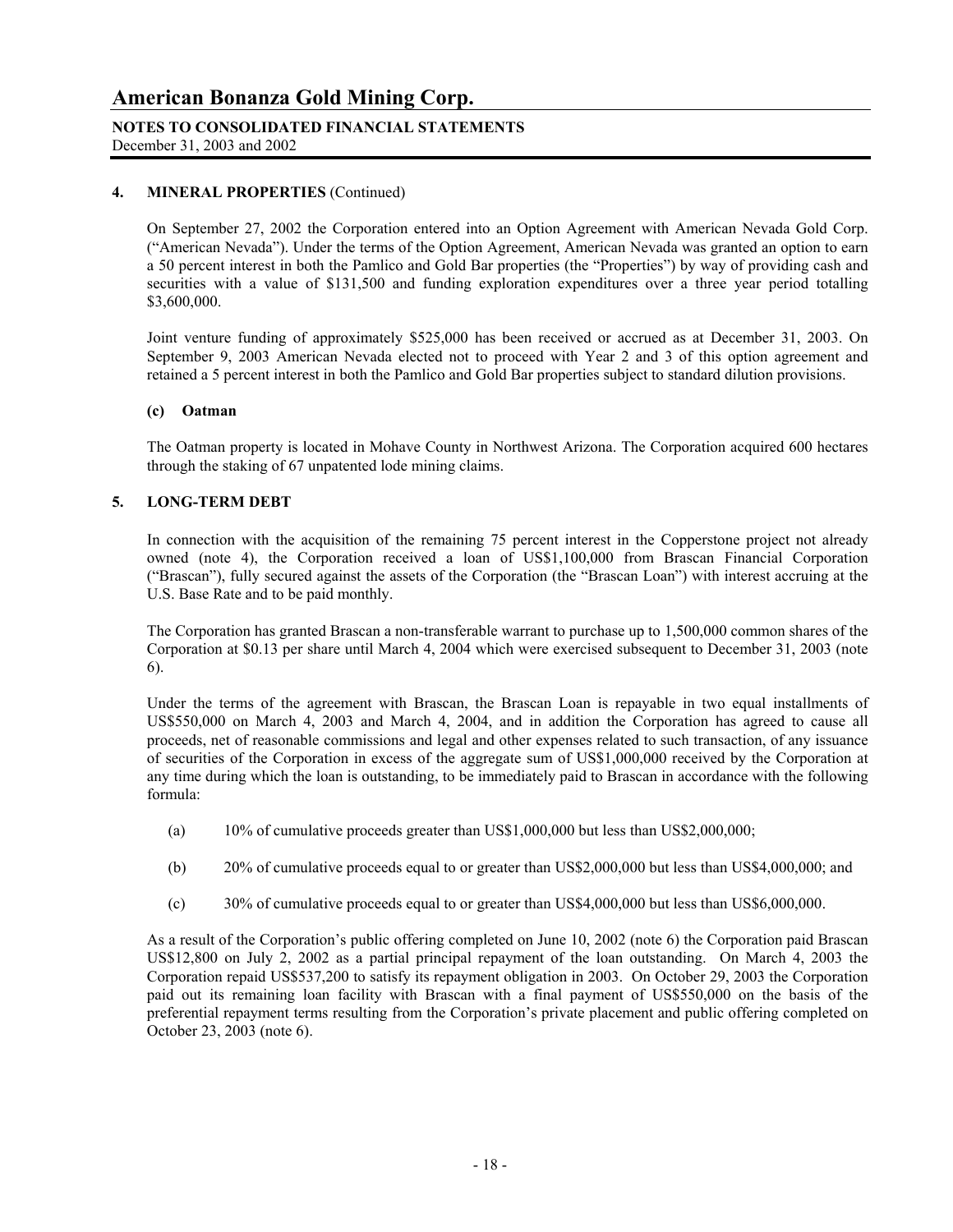# **NOTES TO CONSOLIDATED FINANCIAL STATEMENTS**

December 31, 2003 and 2002

#### **6. SHARE CAPITAL**

#### **Authorized**

The authorized share capital of the Corporation consists of 400,000,000 (2002 - 400,000,000) Class "A" common voting shares without par value, and 100,000,000 Class "B" preferred shares without par value, issuable in series.

|                                             | Number of<br>Common |             |
|---------------------------------------------|---------------------|-------------|
| <b>Issued – Class A Common</b>              | <b>Shares</b>       | Amount      |
|                                             |                     | S           |
| Balance, December 31, 2001                  | 64,735,129          | 17,742,491  |
| <b>Shares issued for:</b>                   |                     |             |
| Public offering                             | 15,384,600          | 2,000,000   |
| Corporate finance fee on public offering    | 400,000             |             |
| Private placement                           | 10,166,665          | 1,525,000   |
| Corporate finance fee on private placement  | 250,000             |             |
| Warrant exercise                            | 20,000              | 3,000       |
| Stock option exercise                       | 310,000             | 40,850      |
| Debt settlement                             | 2,000,000           | 400,000     |
| Share issue costs                           |                     | (381, 359)  |
| Balance, December 31, 2002                  | 93,266,394          | 21,329,982  |
| <b>Shares issued for:</b>                   |                     |             |
| Private placements                          | 50,438,311          | 13,025,000  |
| Corporate finance fee on private placements | 1,425,000           |             |
| Public offering                             | 7,142,858           | 2,000,000   |
| Corporate finance fee on public offering    | 220,000             |             |
| Warrant exercise                            | 14,316,171          | 2,991,744   |
| Stock option exercise                       | 600,000             | 94,500      |
| Share issue costs                           |                     | (1,232,472) |
| Balance, December 31, 2003                  | 167,408,734         | 38,208,754  |

 On June 10, 2002 the Corporation completed a public offering of 15,384,600 units at a price of \$0.13 per unit totaling \$2,000,000. Each unit is comprised of one common share and one transferable common share purchase warrant ("warrant"). Each warrant entitles the holder to acquire one additional common share for a period of two years until June 10, 2004 at a price of \$0.15 in the first year and \$0.17 in the second year. The warrants were listed for trading on the TSX Venture Exchange on June 11, 2002.

Canaccord Capital Corporation ("Canaccord") as agent for this offering was paid an agent fee of 8.5 percent on the aggregate gross proceeds, non-transferable agent warrants totaling 2,307,690 representing 15 percent of the number of units sold, exercisable under the same terms as the public financing, and a corporate finance fee payable through the issuance of 400,000 units. Each unit is comprised of one common share and one non-transferable warrant exercisable under the same terms as the public financing.

On October 17, 2002 the Corporation completed shares for debt settlement agreements for indebtedness totaling \$400,000 by the issuance of 2,000,000 common shares at a deemed price of \$0.20 per common share.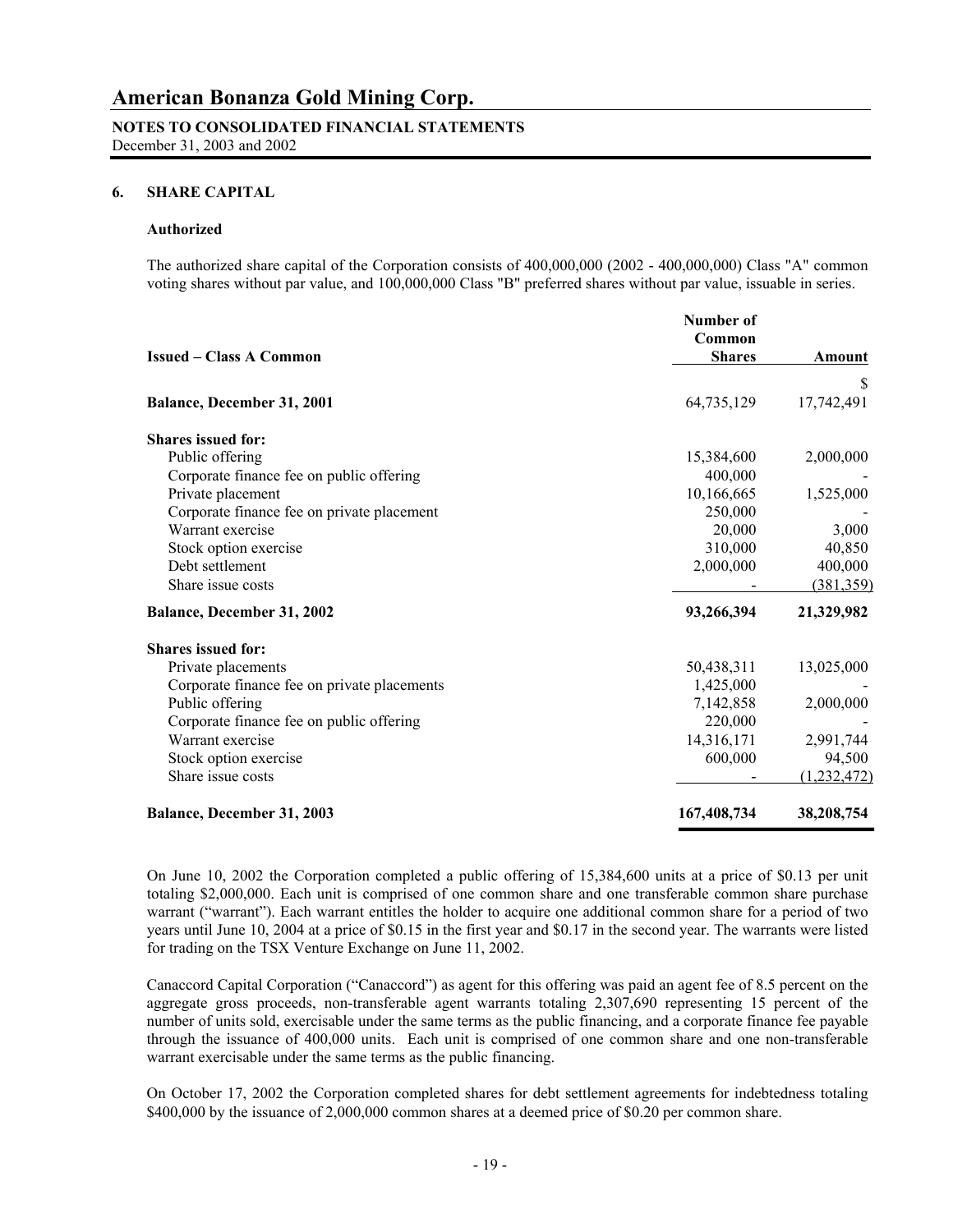# **NOTES TO CONSOLIDATED FINANCIAL STATEMENTS**

December 31, 2003 and 2002

#### **6. SHARE CAPITAL** (Continued)

On October 18, 2002 the Corporation completed a private placement of 10,166,665 units at a price of \$0.15 per unit totaling \$1,525,000. Each unit is comprised of one common share and one non-transferable common share purchase warrant ("warrant"). Each warrant entitles the holder to acquire one additional common share for a period of two years until October 18, 2004 at a price of \$0.17.

Canaccord as agent for this offering was paid an agent fee of 7 percent on the aggregate gross proceeds of the brokered portion sold by Canaccord, non-transferable agent warrants totaling 766,666, exercisable under the same terms as the private placement, representing 10 percent of the number of units sold by Canaccord and a corporate finance fee payable through the issuance of 250,000 units. Each unit is comprised of one common share and one non-transferable warrant exercisable under the same terms as the private placement.

On January 31, 2003 the Corporation completed a brokered private placement of 18,295,454 units at a price of \$0.22 per unit totaling \$4,025,000. Each unit is comprised of one common share and one half of a non-transferable common share purchase warrant. Each whole non-transferable common share purchase warrant entitles the holder to acquire one additional common share for a period of one year until January 31, 2004 at a price of \$0.28.

Canaccord as agent for this offering was paid an agent fee of 7 percent on the aggregate gross proceeds, agent warrants totaling 1,829,545 representing 10 percent of the number of units sold, exercisable under the same terms as the private placement, and a corporate finance fee payable through the issuance of 450,000 units. Each unit is comprised of one common share and one non-transferable warrant exercisable under the same terms as the private placement.

On October 23, 2003, the Corporation completed a public offering of 7,142,858 units at a price of \$0.28 per unit totaling \$2,000,000. Each unit is comprised of one common share and one-half of a non-transferable common share purchase warrant. Each whole non-transferable common share purchase warrant will entitle the holder to acquire one additional common share for a period of two years until October 23, 2005 at a price of \$0.35.

Canaccord as agent for this offering was paid an agent fee of 7 percent on the aggregate gross proceeds, agent warrants totaling 714,286 representing 10 percent of the number of units sold, exercisable under the same terms as the public offering, and a corporate finance fee payable through the issuance of 220,000 units. Each unit is comprised of one common share and one non-transferable common share purchase warrant exercisable under the same terms as the public offering.

Additionally on October 23, 2003, the Corporation also completed a brokered private placement of 32,142,857 units at a price of \$0.28 per unit totaling \$9,000,000. Each unit is comprised of one common share and one-half of a transferable common share purchase warrant. Each whole transferable common share purchase warrant entitles the holder to acquire one additional common share for a period of three years until October 23, 2006 at a price of \$0.35.

Canaccord as agent for this offering was paid an agent fee of 7 percent on the aggregate gross proceeds, agent warrants totaling 3,214,286 representing 10 percent of the number of units sold and a corporate finance fee payable through the issuance of 975,000 units. Each unit is comprised of one common share and one transferable common share purchase warrant exercisable under the same terms as the private placement.

#### **Options**

The Corporation grants incentive stock options as permitted pursuant to the Corporation's Stock Option Plan ( the "Plan") approved by the shareholders on June 13, 2003. The Plan has been structured to comply with the rules of the TSX Venture Exchange. The aggregate number of common shares which may be subject to option at any one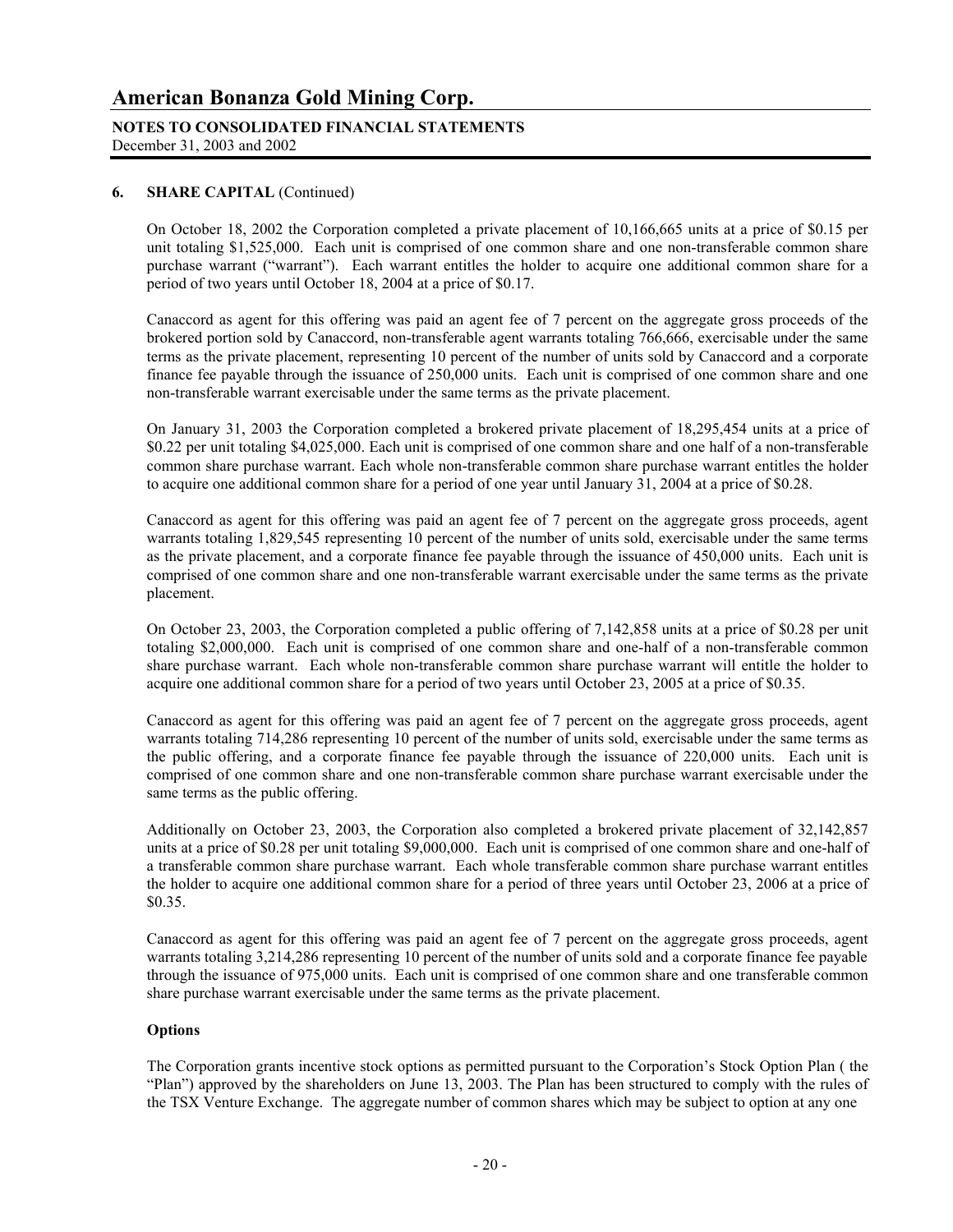## **NOTES TO CONSOLIDATED FINANCIAL STATEMENTS**

December 31, 2003 and 2002

#### **6. SHARE CAPITAL** (Continued)

time may not exceed 10% of the issued common shares of the Corporation as of that date – including options granted prior to the adoption of the Plan. Options may not be granted for a term exceeding 5 years, and the term will be reduced if the Optionee dies to a term of one year following the date of death, and if the Optionee ceases to be qualified to receive options from the Corporation 30 days after the date of such cessation. All options vest when granted unless otherwise specified by the Board of Directors.

 The Corporation has granted stock options to acquire an aggregate of 15,160,000 common shares to directors, officers, employees and consultants exercisable at between \$0.10 and \$0.42 per share at varying times up until October 27, 2008 as follows:

|                                   | <b>Number</b><br>of Shares | Weighted average<br>exercise price |
|-----------------------------------|----------------------------|------------------------------------|
| Balance, December 31, 2001        | 3,040,000                  | \$0.16                             |
| Granted                           | 6,710,000                  | \$0.14                             |
| Exercised                         | (50,000)                   | \$0.10                             |
| Cancelled                         | (690,000)                  | \$0.17                             |
| Balance, December 31, 2002        | 9,010,000                  | \$0.15                             |
| Granted                           | 7,850,000                  | \$0.40                             |
| Exercised                         | (600,000)                  | \$0.16                             |
| Cancelled                         | (1,100,000)                | \$0.15                             |
| <b>Balance, December 31, 2003</b> | 15,160,000                 | \$0.28                             |

The following table summarizes stock options outstanding and exercisable at December 31, 2003:

| Number of      |                       |                    |
|----------------|-----------------------|--------------------|
| <b>Options</b> | <b>Exercise Price</b> | <b>Expiry Date</b> |
| 1,600,000      | \$0.15                | December 22, 2005  |
| 2,210,000      | \$0.10                | March 4, 2007      |
| 3,500,000      | \$0.17                | December 6, 2007   |
| 1,250,000      | \$0.31                | February 24, 2008  |
| 250,000        | \$0.29                | May 9, 2008        |
| 6,350,000      | \$0.42                | October 27, 2008   |
| 15,160,000     |                       |                    |

 The fair value of 650,000 options granted to geological consultants has been estimated at \$232,542 and has been allocated to the Copperstone gold property.

During the year ended December 31, 2003 no compensation costs were recorded in the financial statements of operation and deficit for 7,200,000 options granted to directors and employees. Had compensation costs been determined for employee awards granted after December 31, 2001 using the fair value based method at their respective grant dates, the Corporation's proforma net loss and proforma basic and diluted loss per share would have been as follows: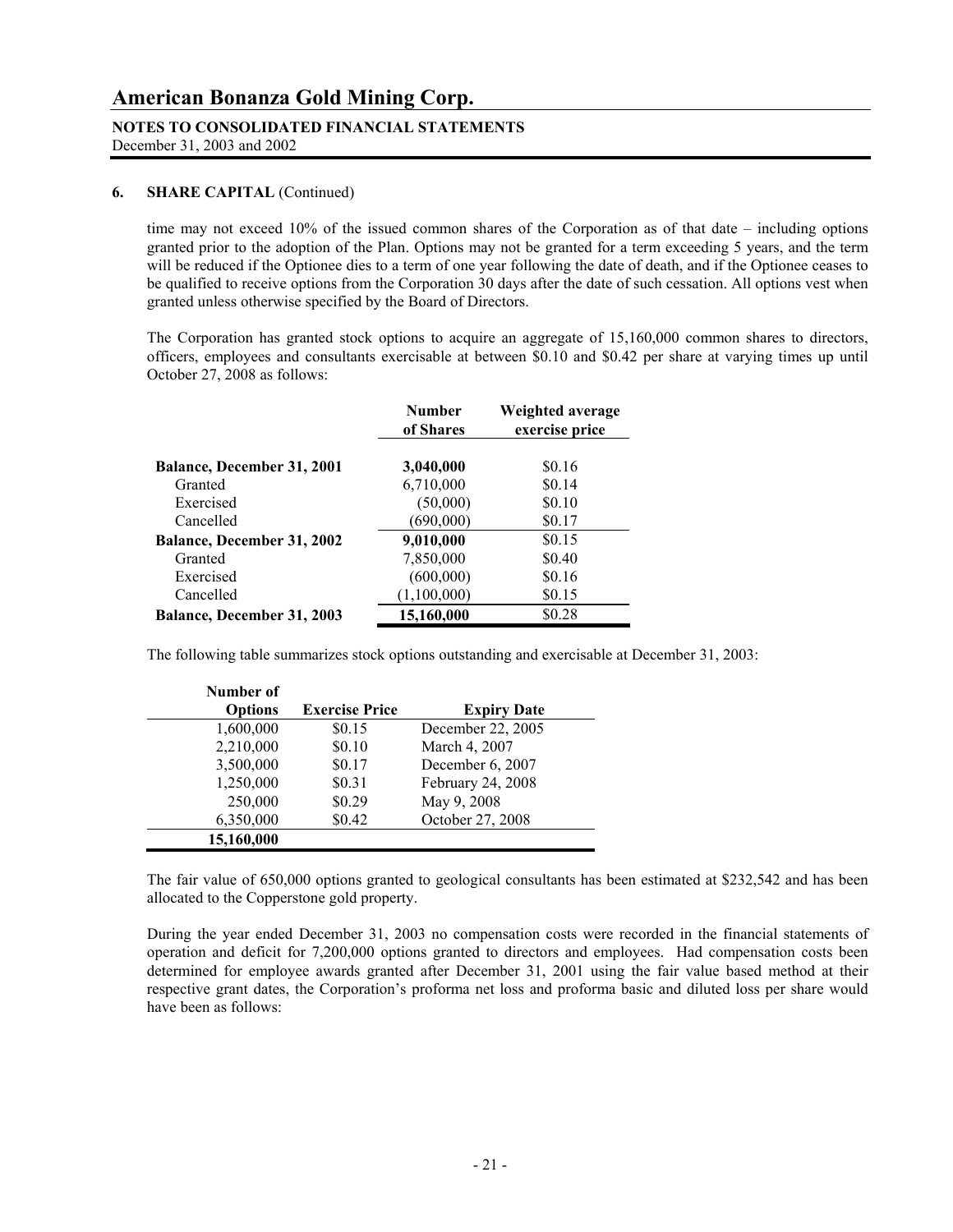#### **NOTES TO CONSOLIDATED FINANCIAL STATEMENTS**

December 31, 2003 and 2002

#### **6. SHARE CAPITAL** (Continued)

|                                                             | 2003      | 2002    |
|-------------------------------------------------------------|-----------|---------|
|                                                             |           |         |
| Net loss for the year as reported                           | 605,214   | 485,054 |
| Compensation expense related to fair value of stock options | 2,431,000 | 443,967 |
| Pro forma net loss for the year                             | 3,036,214 | 929,021 |
| Pro forma loss per share basic and diluted                  | (0.02)    | (0.01)  |

The compensation costs reflected in these pro forma amounts were calculated using the Black-Scholes option pricing model using the following weighted average assumptions:

|                          | 2003    | 2002    |  |
|--------------------------|---------|---------|--|
|                          |         |         |  |
| Risk free interest rate  | $2.5\%$ | $3\%$   |  |
| Expected dividend yield  | $0\%$   | $0\%$   |  |
| Stock price volatility   | 165%    | $100\%$ |  |
| Expected life of options | 3 years | 2 years |  |

 The weighted average fair value of options granted to employees during the year ended December 31, 2003 is \$0.34 (2002 -\$0.07) each.

#### **Warrants**

 The Corporation has granted common share purchase warrants ("warrants") to acquire an aggregate of 52,633,310 common shares as follows:

| Number of  |                       |                    |
|------------|-----------------------|--------------------|
| warrants   | <b>Exercise Price</b> | <b>Expiry Date</b> |
| 7,203,977  | \$0.28                | January 31, 2004   |
| 1,500,000  | \$0.13                | March 4, 2004      |
| 13,186,919 | \$0.17                | June 10, 2004      |
| 6,648,333  | \$0.17                | October 18,2004    |
| 3,833,367  | \$0.35                | October 23, 2005   |
| 20,260,714 | \$0.35                | October 23, 2006   |
| 52,633,310 |                       |                    |

Subsequent to December 31, 2003 the following warrants were exercised: 7,203,977 warrants at \$0.28; 1,500,000 warrants at \$0.13; 123,000 warrants at \$0.17; and 65,750 warrants at \$0.35.

#### **Shares held in escrow**

 At December 31, 2002, 9,000,000 common shares of the 20,000,000 common shares of the Corporation issued to acquire Bonanza Gold Inc. remained in escrow. On March 14, 2003 the Corporation qualified and met the requirements for a TIER 1 issuer on the TSX Venture Exchange and as result of the change in classification all remaining common shares held in escrow were released.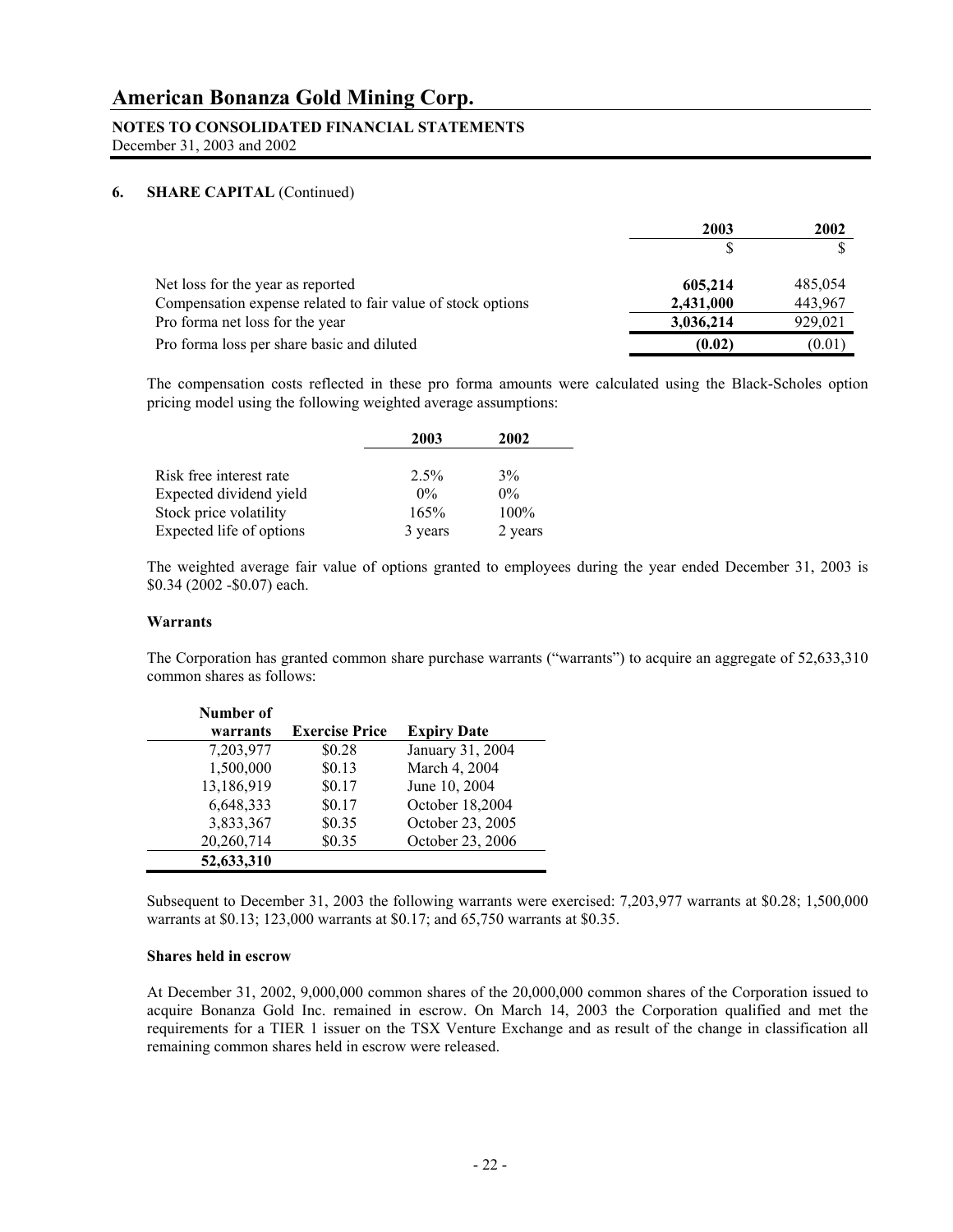#### **NOTES TO CONSOLIDATED FINANCIAL STATEMENTS**

December 31, 2003 and 2002

#### **7. RELATED PARTY TRANSACTIONS**

Two directors of the Corporation, in their capacity as officers, were paid \$330,130 (2002 - \$ 271,327) for management, exploration and business development related services.

During 2002, the Corporation settled approximately \$320,968 in due to related parties debt by the issuance of shares (note 6) and wrote-off approximately \$26,712. During 2003, the remaining balance of \$6,000 was paid out.

#### **8. GENERAL AND ADMINISTRATIVE EXPENSES**

|                                          | 2003    | 2002      |
|------------------------------------------|---------|-----------|
|                                          | \$      | D         |
| Management fees, consulting and salaries | 190,909 | 180,027   |
| Office and administration                | 34,305  | 8,082     |
| Legal and accounting                     | 10,968  | 56,607    |
| Insurance                                | 45,320  |           |
| Public company expenses                  | 121,720 | 39,849    |
| Expense recoveries                       |         | (89, 121) |
|                                          | 403,222 | 195,444   |

#### **9. INCOME TAXES**

The Corporation has tax loss carryforwards of approximately \$3,488,000 available to offset future income for tax purposes which expire as follows:

|      | \$        |
|------|-----------|
| 2004 | 1,008,000 |
| 2005 | 620,000   |
| 2006 | 500,000   |
| 2007 | 364,000   |
| 2008 | 187,000   |
| 2009 | 366,000   |
| 2010 | 443,000   |

In addition, the Corporation has approximately \$14,300,000 of foreign exploration and development expense and approximately \$750,000 of Canadian exploration and development expense carryforwards available to be deducted against certain future resource profits. The availability of these tax deductions is restrictive.

The Corporation has taken a full valuation allowance in respect of these carryforwards; accordingly, no future tax asset has been recognized in these financial statements. Future income taxes result primarily from temporary differences in the recognition of certain revenue and expense items for financial and income tax reporting purposes.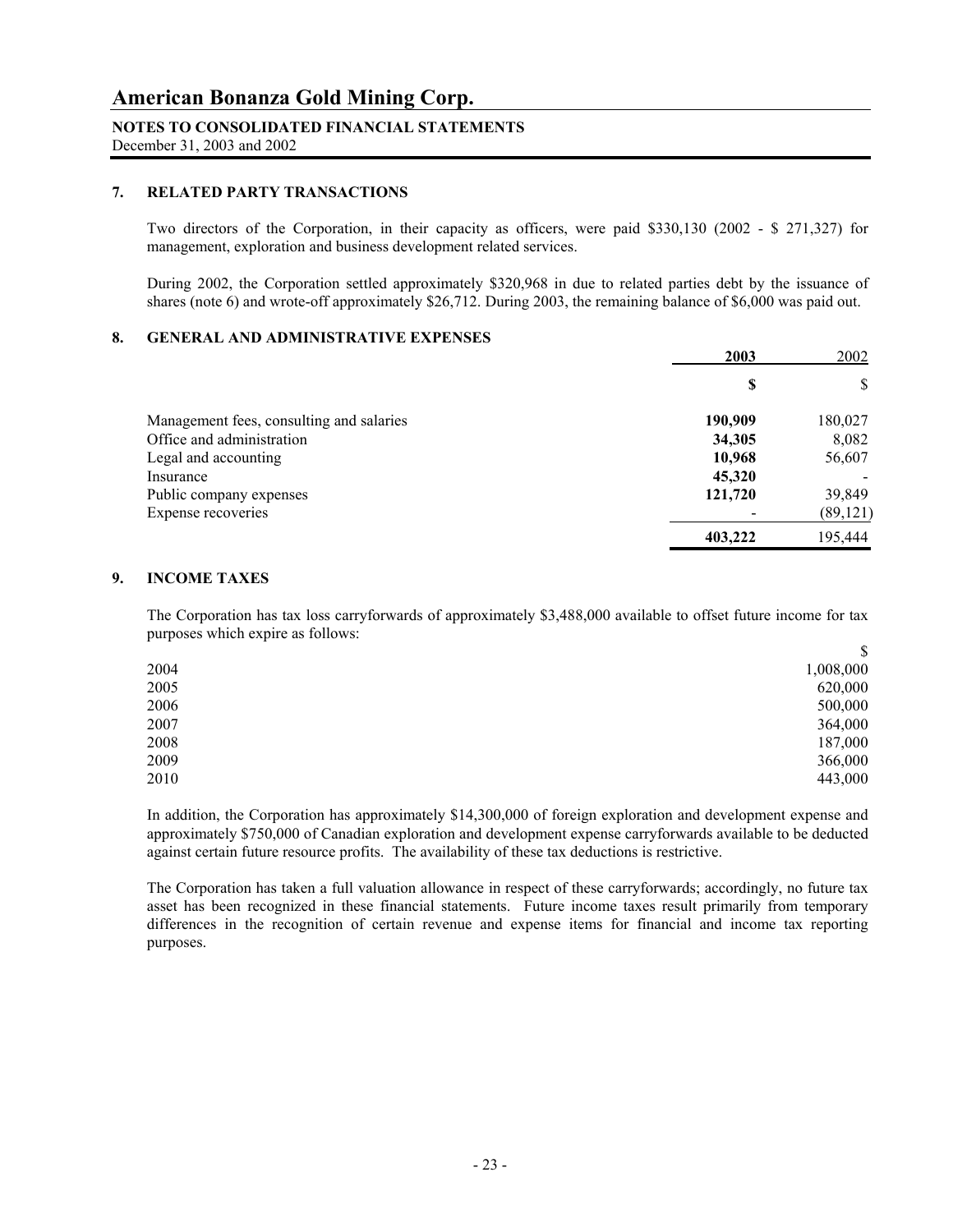## **NOTES TO CONSOLIDATED FINANCIAL STATEMENTS**

December 31, 2003 and 2002

### **9. INCOME TAXES** (Continued)

Significant components of the Corporation's future income tax assets and liabilities are as follows:

|                                         | 2003        | 2002        |
|-----------------------------------------|-------------|-------------|
|                                         | \$          | D           |
| Future income tax assets                |             |             |
| Tax loss carryforwards                  | 1,700,000   | 1,800,000   |
| Resource exploration deductions         | 6,800,000   | 5,700,000   |
| Book and tax base differences on assets | 33,000      | 8,000       |
| Valuation allowance                     | (8,533,000) | (7,508,000) |
| Future income tax assets                |             |             |
| Future income tax liability             |             |             |
| Mineral properties                      | (328,654)   | (328,654)   |